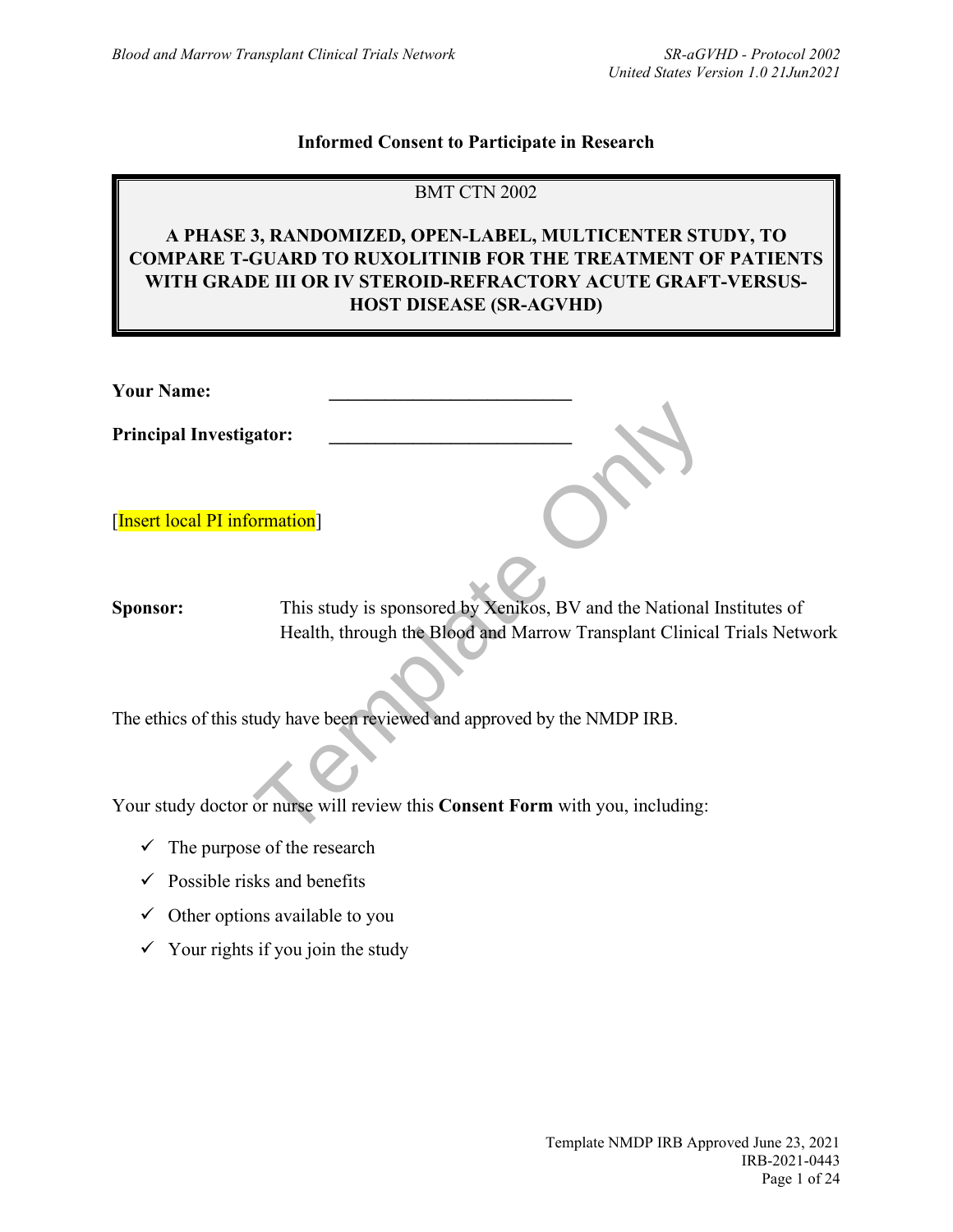## **1. Study Overview**

We invite you to join this clinical trial, also known as a research study. You are being asked to join because:

- You have acute graft-versus-host disease (aGVHD)
- Your aGVHD symptoms did not get better with steroids (steroid-refractory)

We're doing this study because we want to see how well a new medicine, T-Guard, works compared to another medicine called ruxolitinib.

In a previous clinical trial, ruxolitinib improved aGVHD for about half of patients. However, most patients still had aGVHD symptoms after a month of treatment.

This study will include 246 people at about 75 hospitals across the USA and Europe and will last about 3 years. If you join, you will:

- Be in the study for up to 180 days, and contacted for follow-up after that
- Get either T-Guard or ruxolitinib to treat your aGVHD. If your doctor thinks it's best for your health, you will also keep taking your steroid medicine.
- Give blood and urine samples to see how your body responds to the treatment
- Take surveys about your quality of life or ability to complete daily tasks

Some possible risks and benefits of joining the study include:

had aGVHD symptoms after a month of treatment.<br>
lude 246 people at about 75 hospitals across the USA and Eur<br>
undy for up to 180 days, and contacted for follow-up after that<br>
T-Guard or ruxolitinib to treat your aGVHD. If **Possible Risks:** T-Guard or ruxolitinib may not help your aGVHD. You may have side effects during the study. Specific side effects depend on which medicine you get and can range from mild to severe. The study team will watch you carefully for any side effects and will do everything they can to keep you safe and treat any side effects.

**Possible Benefits:** T-Guard or ruxolitinib may help your aGVHD. Doctors may learn more about T-Guard and ruxolitinib to treat future patients with aGVHD that doesn't get better with steroids.

If you do **not** join the study, your doctor will talk to you about other treatment options. Ruxolitinib is the only drug approved by the FDA for treating aGVHD that does not get better

### **Key points:**

- Being in this research study is your choice.
- You may or may not benefit from being in the study. Knowledge gained from this study may help others.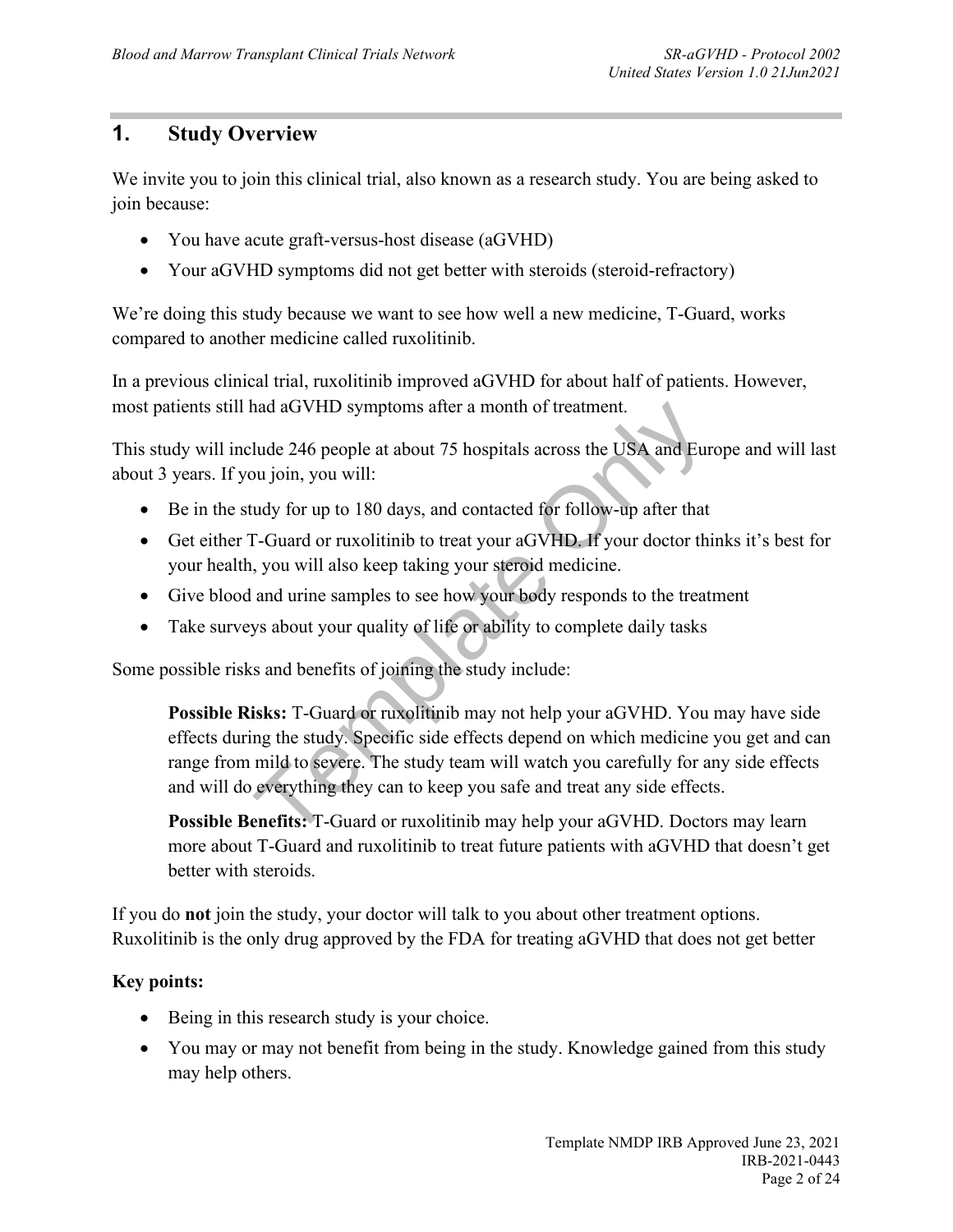- If you join the study, you can leave the study at any time. If you decide to leave the study, it will not affect your care at  $[name of facility or institution]$ .
- Ask the study staff questions about anything you do not understand, or if you would like more information. You can ask questions now or at any time.
- Take time to talk about the study with your doctor, study staff, and your family and friends. It is **your** choice to be in the study. If you decide to join, please sign the end of this Consent Form. You'll get a copy to keep.

## **2. Study Purpose**

We're doing this study to see how T-Guard works compared to ruxolitinib to treat aGVHD that doesn't get better with steroids. We want to know if T-Guard and ruxolitinib therapy will make your aGVHD go away completely after 28 days.

Even though doctors have learned a lot about how the immune system reacts to a blood or marrow transplant (BMT), aGVHD is a common and serious side effect. Doctors and researchers want to find a good treatment for aGVHD when it doesn't get better with steroids.

with steroids. We want to know if T-Guard and ruxolitinib then way completely after 28 days.<br>
In the system reacts to a (BMT), aGVHD is a common and serious side effect. Doctors<br>
d (BMT), aGVHD is a common and serious side This study is designed to see the benefits and risks of T-Guard. T-Guard has not been approved by the FDA, European Medicines Agency (EMA), or other regulatory authorities. T-Guard, as of November 2020, has been given to 44 patients with aGVHD that did not respond to steroids. T-Guard improved aGVHD in over half of those patients.

This research study is registered with the FDA and EMA. Both will monitor the research study.

# **3. Study Treatment and Tests**

Once you agree to be in the study, you will need to have several tests to see if you meet the study requirements. Most of these check-ups and tests are already part of your regular care and will be done even if you do not join the study. The tests include:

- Complete aGVHD and medical history evaluation
- Draw blood (about  $\frac{15}{15}$  mL or  $\frac{3}{5}$  teaspoons *finsert volume according to local standard]*) to test:
	- o The number of different blood cells you have (cell counts)
	- o How well your liver and kidneys work
	- o If there is any damage to your blood and vessels
- Pregnancy test (if you could be pregnant)

If you have an infection that was found during radiological testing, you may need to have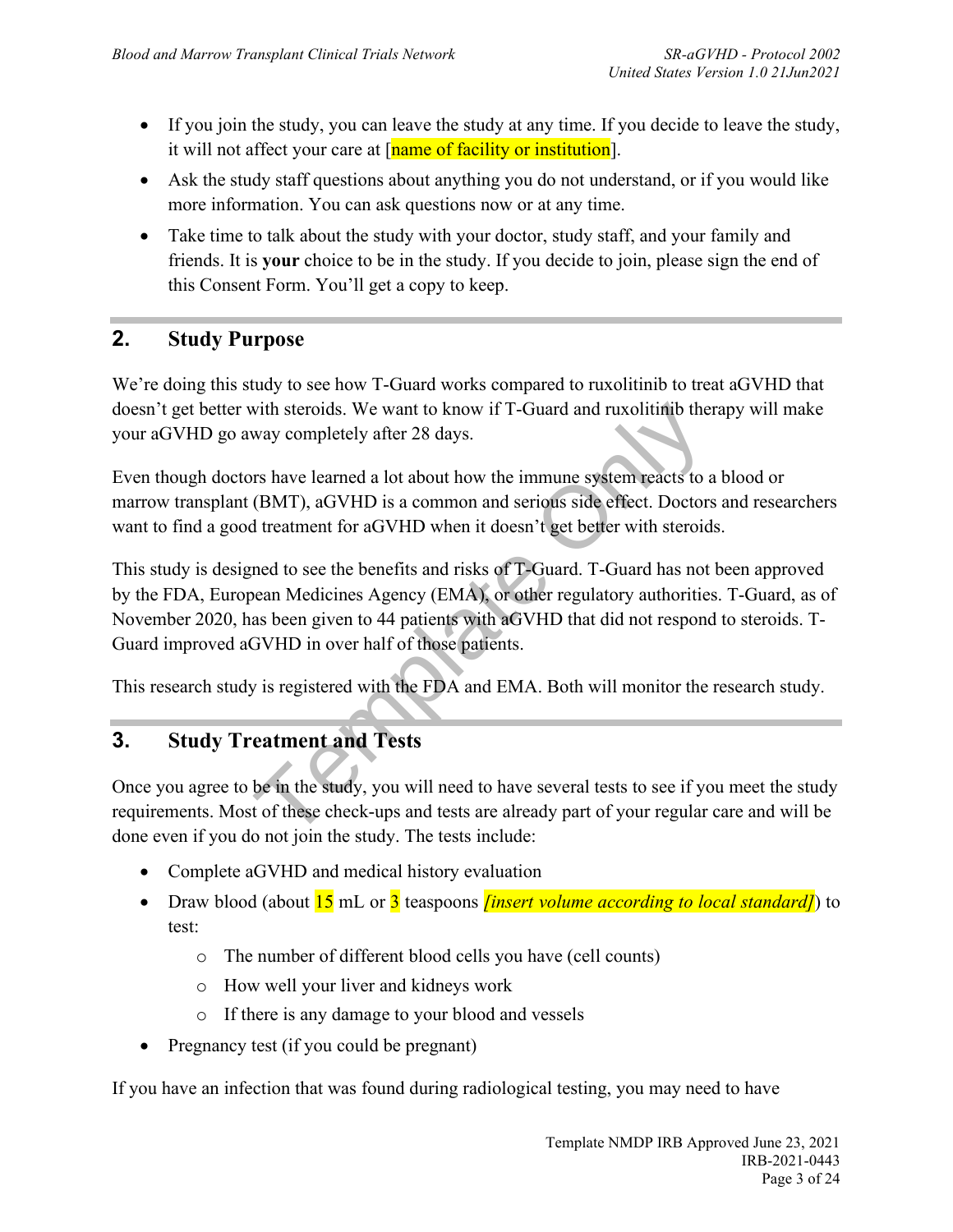another radiological test to check on the infection.

#### **Before Your Treatment**

If you meet the study requirements, a computer will assign you to get either T-Guard or ruxolitinib. The computer assigns you by chance, like flipping a coin or drawing a name out of a hat. This is called **randomization**. Neither you nor your study doctor will have any control over which treatment group you're assigned to. You'll have an equal chance of being assigned to either group.

Before you start your treatment, we will do several tests to check your health. These tests will include:

- Physical exam, including a Performance Score. A Performance Score is when your doctor will see how well you can do certain activities like going to work and caring for yourself.
- Complete aGVHD evaluation
- Draw blood (about  $15$  mL or 3 teaspoons *linsert volume according to local standard]*) to test:
	- o The number of different blood cells you have (cell counts)
	- o How well your liver works
- Example 18 and the treatment (about 5 mL or 2 days).<br>
We well you can do certain activities like going to work and car<br>
GVHD evaluation<br>
1 (about  $\frac{15}{15}$  mL or  $\frac{3}{5}$  teaspoons *finsert volume according to loc*<br>
nu o If you have cytomegalovirus (CMV) or Epstein-Barr virus (EBV). CMV and EBV may not cause symptoms before transplant but can be serious after getting a transplant.
- Research blood samples to see:
	- o How your immune cells respond to the treatment (about 5 mL or 1 teaspoon will be drawn) if you are randomized to receive T-Guard
	- o How your blood cells respond to the treatment (about 30 mL or 2 tablespoons will be drawn)
	- o How your immune system recovers (about 10 mL or 2 teaspoons will be drawn)
	- o Whether changes in your blood cells (biomarkers) show if the treatment works for you (about 5 mL or 1 teaspoon will be drawn)
- Research urine sample to see whether changes in your urine (biomarkers) show if the treatment works for you (about 6 mL or 1 teaspoon will be collected)
- A series of questionnaires to see how the disease and treatment has affected your quality of life. They will take about 20 to 30 minutes to complete. If you use reading glasses, bring them to your appointments.

#### **During the Study**

During the study, we will do regular tests to check your health during and after you get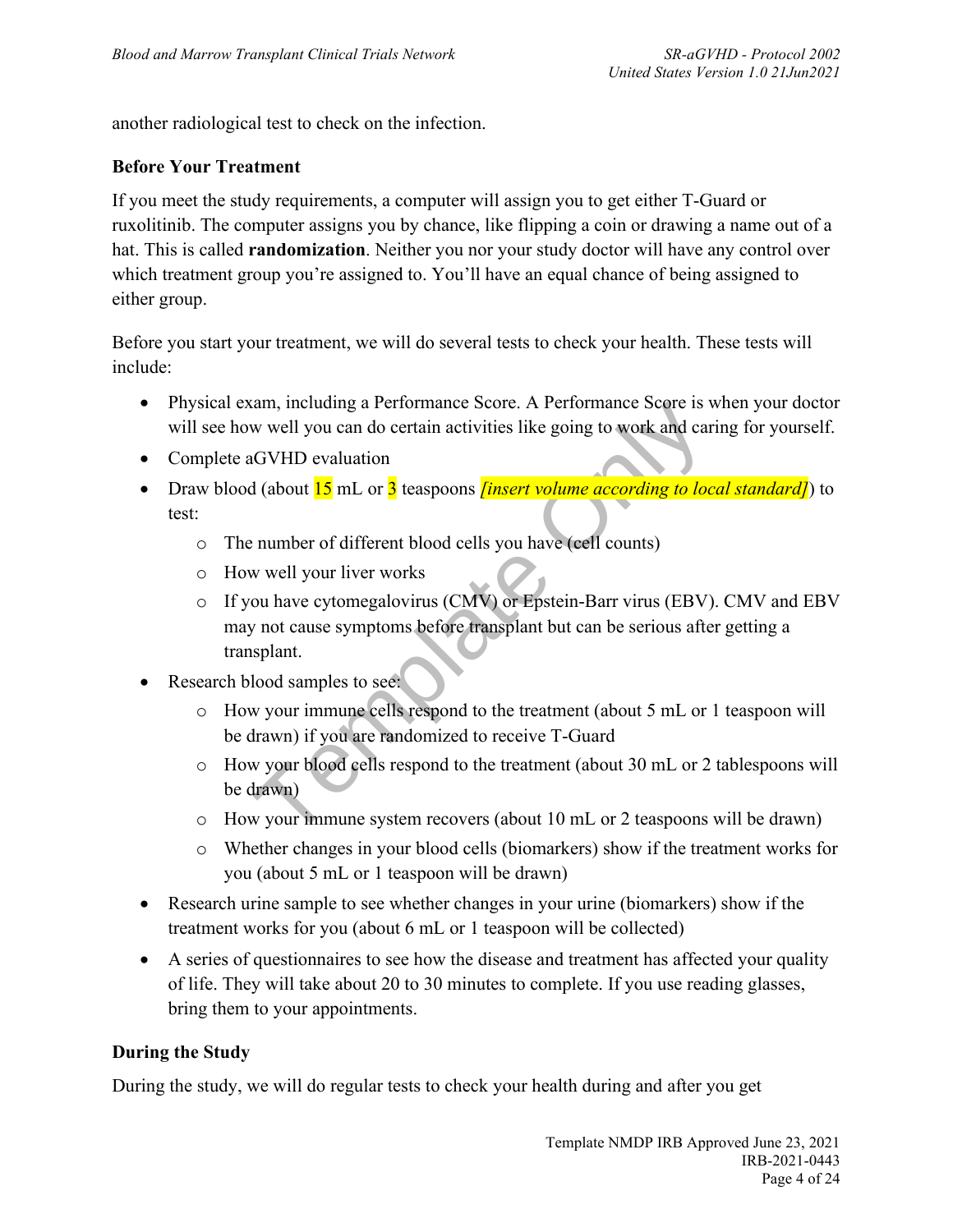treatment. Many tests will be done once a week for about 8 weeks after you start study treatment. Some tests will happen less often. We'll look at:

- Your aGVHD
- For signs of chronic graft-versus-host disease (cGVHD)
- Your Performance Score
- Your blood pressure
- Draw blood (about  $\frac{15}{15}$  mL or  $\frac{3}{5}$  teaspoons *finsert volume according to local standardf*) to test:
	- o How many different blood cells you have (cell counts)
	- o How well your liver and kidneys work
	- o If there is damage to your blood and vessels
	- o If you have cytomegalovirus (CMV) or Epstein-Barr virus (EBV).
- Research blood samples to see:
	- o How your immune cells respond to the treatment (about 5 mL or 1 teaspoon will be drawn) if you are randomized to receive T-Guard
	- o How your blood cells respond to the treatment (about 30 mL or 2 tablespoons will be drawn)
	- o How your immune system recovers (about 10 mL or 2 teaspoons will be drawn)
	- o Whether changes in your blood cells (biomarkers) show if the treatment works for you (about 5 mL or 1 teaspoon will be drawn)
- Research urine sample to see whether changes in your urine (biomarkers) show if the treatment works for you (about 6 mL or 1 teaspoon will be collected)
- Any side effects you may have and medications you may be taking
- is damage to your blood and vessels<br>aave cytomegalovirus (CMV) or Epstein-Barr virus (EBV).<br>lood samples to see:<br>w your immune cells respond to the treatment (about 5 mL or<br>drawn) if you are randomized to receive **T**-Guard • A series of questionnaires to see how the disease and treatment has affected your quality of life. They will take about 20 to 30 minutes to complete. If you use reading glasses, bring them to your appointments.

#### **If you're randomized to T-Guard, you can expect to:**

- Stay in the hospital for at least 1 week
- Get T-Guard through an intravenous (IV) infusion every 2 days for a total of 4 doses. Each infusion takes 4 hours.
- Get medicine to prevent allergic reactions before each dose
- Have your temperature, heart rate, breathing rate, and blood pressure checked during and after each infusion
- Draw blood before, right after, and the day after each dose of T-Guard (about 5 mL or 1)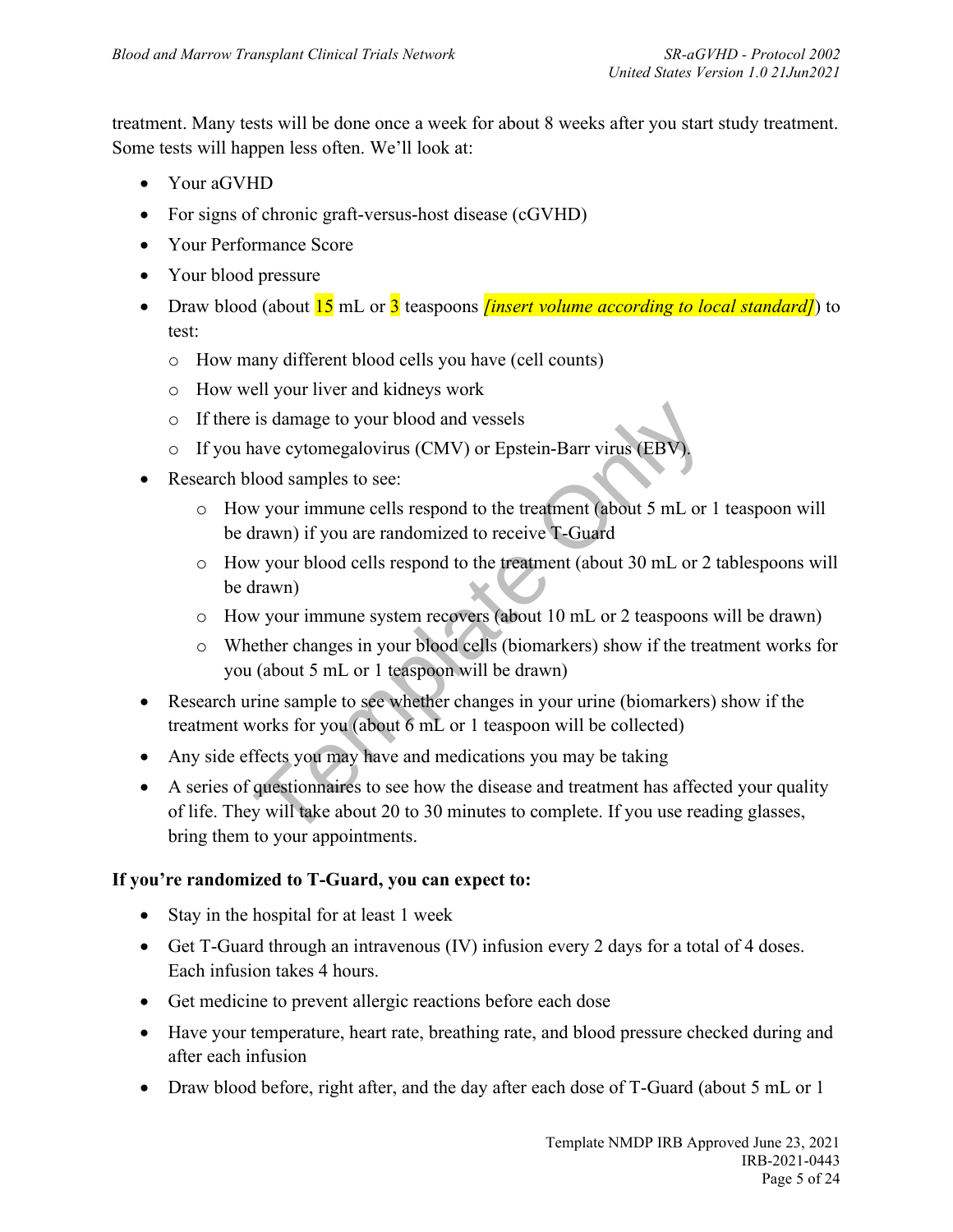teaspoon will be drawn each time; with a total maximum of 25 mL or 5 teaspoons on the day of infusion) to see:

- o How much T-Guard is in your blood
- o The amount of proteins in your blood that may change your immune response

When you finish T-Guard treatment, you'll visit the clinic at least 1 time each week for 7 weeks. Then, you'll visit the clinic on days 70 and 90, and 180 after treatment. Your doctor may want to see you more often.

#### **If you're randomized to ruxolitinib, you can expect:**

- You'll take ruxolitinib, which is in pill form, 2 times each day by mouth for at least 56 days.
- You'll visit the clinic at least 1 time each week for 8 weeks when you start treatment. Then, you'll visit the clinic on days 70, 90, and 180 after treatment. Your doctor may want to see you more often.

Tables 1 and 2 show all the tests you can expect to get for each treatment. The numbers for each column are the number of days after your first study treatment.

**Template**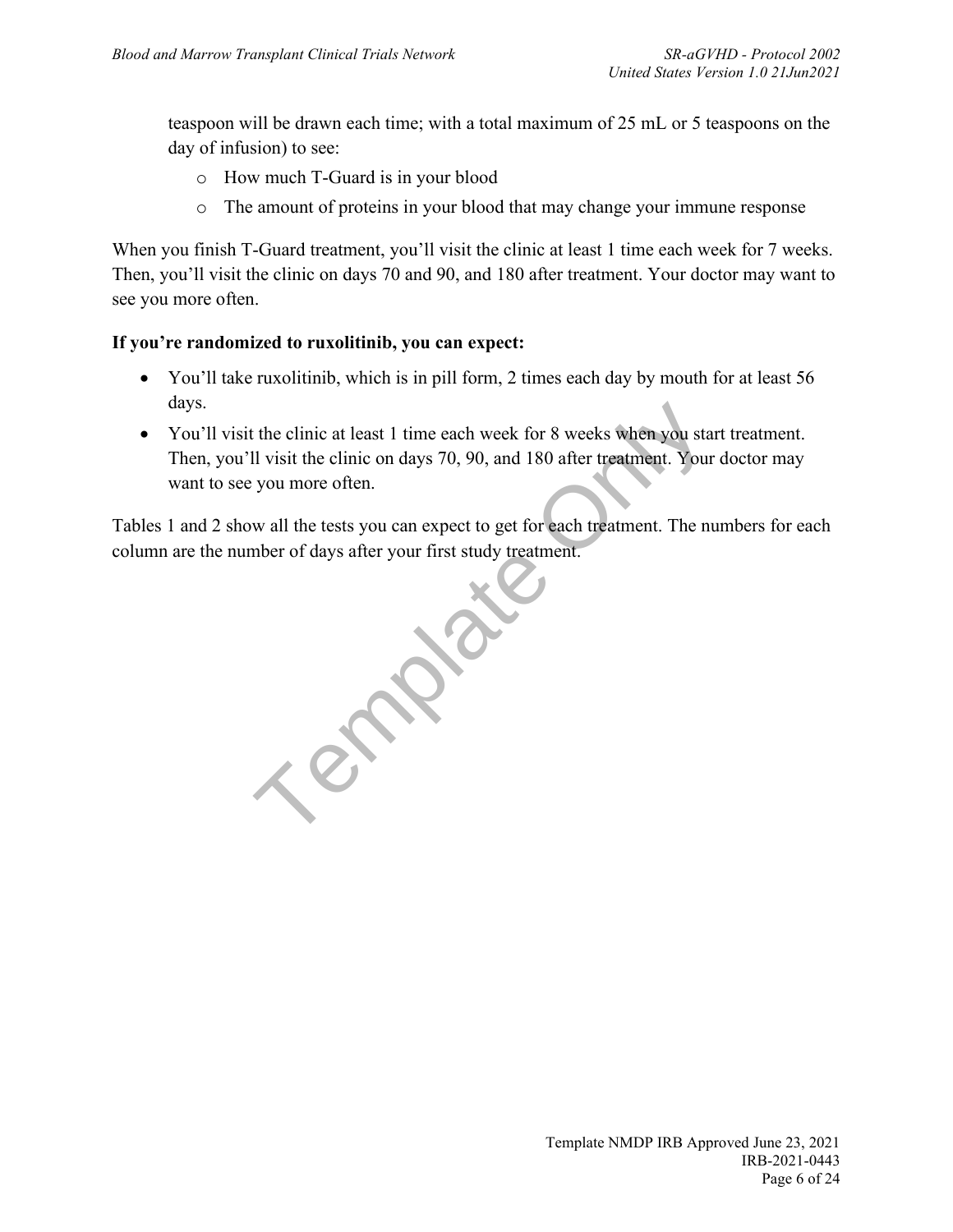#### **Table 1. Schedule of Study Tests for T-Guard**

| <b>Test</b>                                                 | <b>Prior</b> to           | Day of<br>Randomization          | First<br><b>Infusion</b> | <b>Second</b><br><b>Infusion</b> | <b>Third</b><br><b>Infusion</b> | Fourth<br>Infusion | Follow-up (# days after randomization) |                           |                           |                           |             |                           |                           |                           |                           |                           |
|-------------------------------------------------------------|---------------------------|----------------------------------|--------------------------|----------------------------------|---------------------------------|--------------------|----------------------------------------|---------------------------|---------------------------|---------------------------|-------------|---------------------------|---------------------------|---------------------------|---------------------------|---------------------------|
|                                                             | Randomization             | and Prior to<br><b>Treatment</b> | $\bf{0}$                 | $\overline{2}$                   | $\overline{\mathbf{4}}$         | 6                  | 14                                     | 21                        | 28                        | 35                        | 42          | 49                        | 56                        | 70                        | 90                        | 180                       |
| Acute GVHD evaluation                                       | X                         | $\mathbf X$                      | $\mathbf X$              | X                                | $\mathbf X$                     | $\mathbf X$        | $\mathbf X$                            | $\boldsymbol{\mathrm{X}}$ | $\overline{X}$            | $\boldsymbol{\mathrm{X}}$ | $\mathbf X$ | $\boldsymbol{\mathrm{X}}$ | $\boldsymbol{\mathrm{X}}$ | $\boldsymbol{\mathrm{X}}$ | $\boldsymbol{\mathrm{X}}$ | $\mathbf X$               |
| Blood pressure                                              |                           |                                  | $\mathbf X$              | X                                | $\mathbf X$                     | $\mathbf X$        | $\mathbf X$                            | $\overline{X}$            | $\boldsymbol{\mathrm{X}}$ | $\mathbf X$               | $\mathbf X$ | $\boldsymbol{\mathrm{X}}$ | $\boldsymbol{\mathrm{X}}$ | $\boldsymbol{\mathrm{X}}$ | $\mathbf X$               | $\mathbf X$               |
| Blood tests to see:                                         |                           |                                  |                          |                                  |                                 |                    |                                        |                           |                           |                           |             |                           |                           |                           |                           |                           |
| • Your protein levels                                       | $\mathbf X$               |                                  | $\mathbf X$              | $\mathbf X$                      | $\mathbf X$                     | $\mathbf X$        |                                        |                           | $\mathbf X$               |                           |             |                           | $\mathbf X$               |                           | $\boldsymbol{\mathrm{X}}$ | $\mathbf X$               |
| • How well your liver works                                 | $\mathbf X$               | $\mathbf X$                      | $\mathbf X$              | $\mathbf X$                      | $\mathbf X$                     | X                  | $\mathbf X$                            | $\mathbf X$               | $\boldsymbol{\mathrm{X}}$ | $\mathbf X$               | $\mathbf X$ | X                         | $\boldsymbol{\mathrm{X}}$ | $\mathbf X$               | X                         | $\mathbf X$               |
| • How well your kidneys work                                | $\mathbf X$               |                                  |                          |                                  |                                 | X                  | $\mathbf X$                            | $\mathbf X$               | X                         |                           |             |                           |                           |                           |                           |                           |
| • If there is damage to your blood and<br>vessels           | X                         |                                  |                          |                                  |                                 | X                  | X                                      | X                         | X                         |                           |             |                           |                           |                           |                           |                           |
| • How much enzyme is in your muscles                        | $\mathbf X$               |                                  |                          |                                  |                                 |                    |                                        |                           |                           |                           |             |                           |                           |                           |                           |                           |
| • How many different cells are in your<br>blood             | $\boldsymbol{\mathrm{X}}$ | $\mathbf X$                      | $\mathbf X$              | $\mathbf X$                      | $\mathbf X$                     | X                  | $\mathbf X$                            | X                         | $\boldsymbol{\mathrm{X}}$ |                           |             |                           | $\mathbf X$               |                           | X                         | $\mathbf X$               |
| • If you have EBV or CMV                                    |                           | $\mathbf X$                      |                          |                                  |                                 | $\mathbf X$        | $\mathbf X$                            | $\mathbf X$               | X                         | X                         | X           | $\mathbf X$               | $\mathbf X$               |                           |                           | $\mathbf X$               |
| • How well your immune cells work                           |                           | $\mathbf X$                      |                          |                                  |                                 |                    | $\mathbf X$                            |                           | $\boldsymbol{\mathrm{X}}$ |                           |             |                           | $\boldsymbol{\mathrm{X}}$ |                           |                           | $\mathbf X$               |
| • How many antibodies you have                              |                           | X                                |                          |                                  |                                 |                    | $\mathbf X$                            |                           | X                         |                           |             |                           | X                         |                           |                           | $\mathbf X$               |
| • How your body is responding to the drug                   |                           | $\mathbf X$                      |                          |                                  |                                 | $\mathbf X$        | $\mathbf X$                            |                           | $\boldsymbol{\mathrm{X}}$ |                           |             |                           |                           |                           |                           |                           |
| • How the GVHD is responding to the<br>drug                 |                           | $\mathbf X$                      |                          |                                  |                                 | X                  | $\mathbf X$                            |                           | X                         |                           |             |                           |                           |                           | X                         | $\boldsymbol{\mathrm{X}}$ |
| • How much T-Guard is in your blood                         |                           |                                  | $\mathbf X$              | $\mathbf X$                      | $\mathbf X$                     | X                  |                                        |                           |                           |                           |             |                           |                           |                           |                           |                           |
| Chronic GVHD evaluation                                     |                           |                                  |                          |                                  |                                 |                    |                                        |                           | $\boldsymbol{\mathrm{X}}$ |                           |             |                           | X                         |                           | X                         | $\mathbf X$               |
| Health history                                              | $\mathbf X$               |                                  |                          |                                  |                                 |                    |                                        |                           |                           |                           |             |                           |                           |                           |                           |                           |
| Performance Score (How well you can do<br>daily activities) |                           | $\mathbf X$                      |                          |                                  |                                 |                    |                                        |                           | X                         |                           |             |                           | X                         |                           | X                         | X                         |
| Physical exam                                               |                           | $\mathbf X$                      | $\mathbf X$              | $\mathbf X$                      | $\mathbf X$                     | X                  |                                        |                           |                           |                           |             |                           |                           |                           |                           |                           |
| Pregnancy test (if applicable)                              | X                         |                                  |                          |                                  |                                 |                    |                                        |                           |                           |                           |             |                           |                           |                           |                           |                           |
| Quality of life questions                                   |                           | $\mathbf X$                      |                          |                                  |                                 |                    |                                        |                           | X                         |                           |             |                           |                           |                           | X                         | $\mathbf X$               |
| Urine sample for GVHD biomarkers                            |                           | $\mathbf X$                      |                          |                                  |                                 | $\mathbf X$        | $\mathbf X$                            |                           | $\mathbf X$               |                           |             |                           |                           |                           |                           |                           |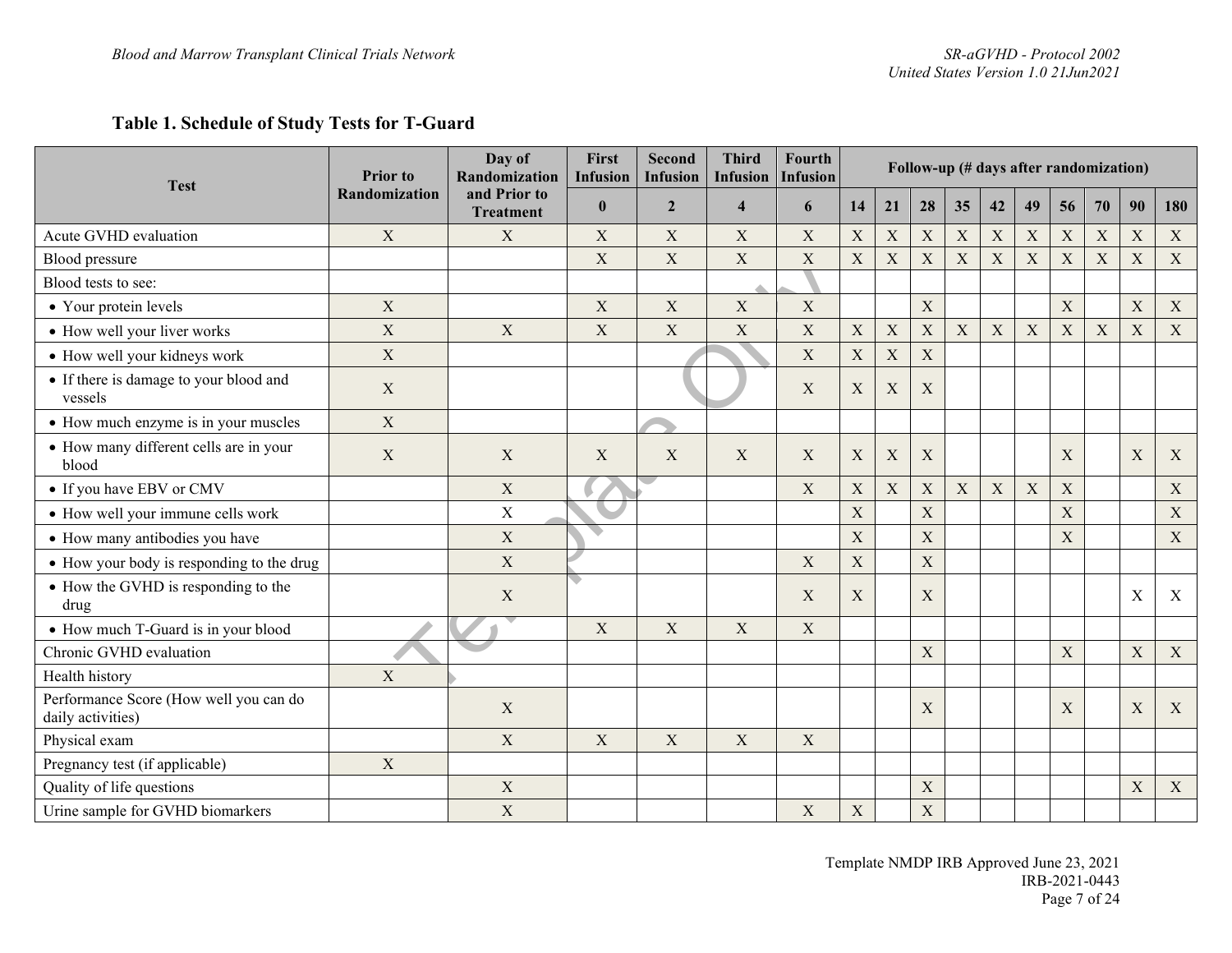Template O

Template NMDP IRB Approved June 23, 2021 IRB-2021-0443 Page 8 of 24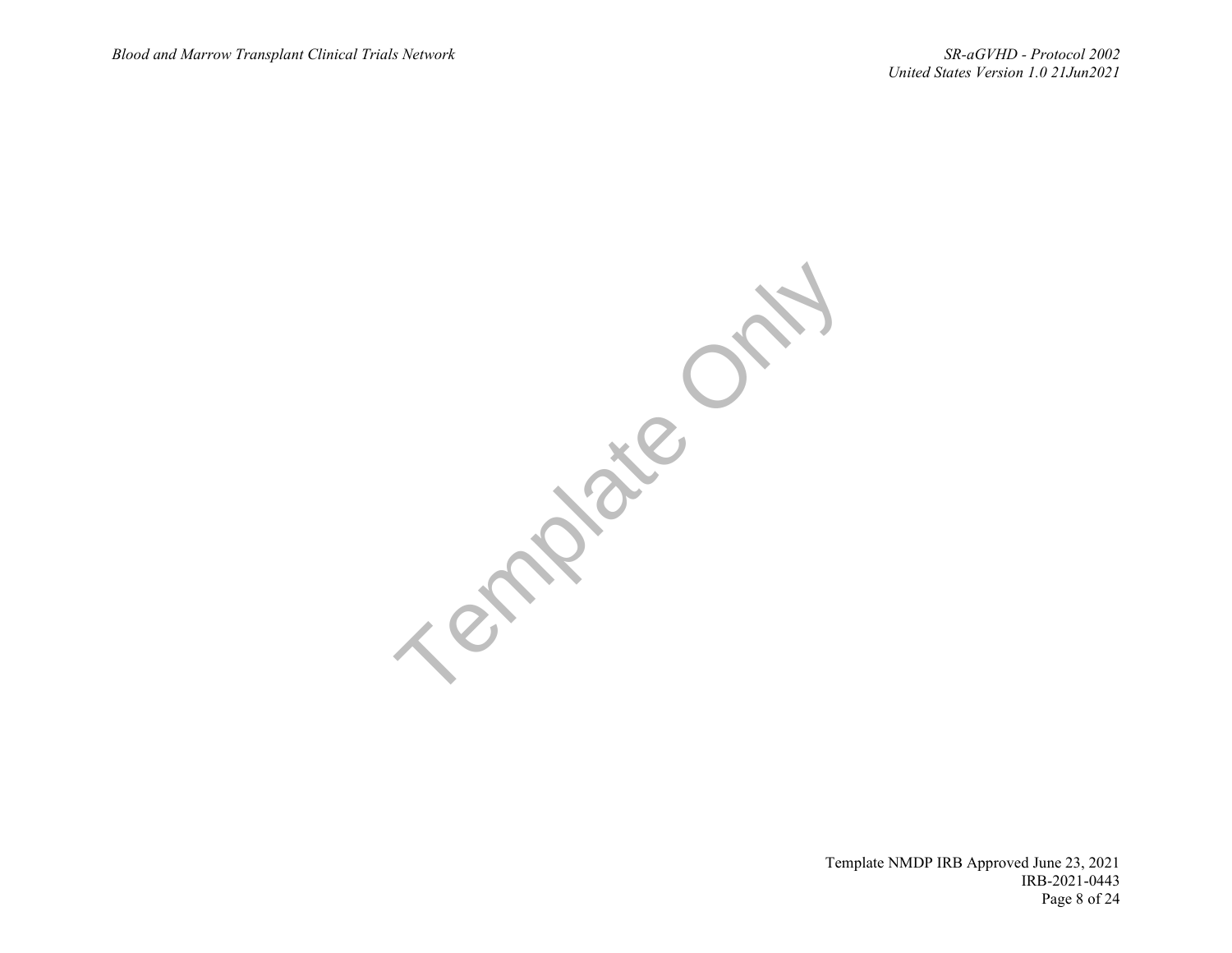#### **Table 2. Schedule of Study Tests for Ruxolitinib**

| <b>Test</b>                                              | <b>Prior</b> to | Day of<br><b>Randomization and</b> | Treatment and Follow-up (# days after randomization) |                           |                           |             |             |             |             |             |             |             |    |             |
|----------------------------------------------------------|-----------------|------------------------------------|------------------------------------------------------|---------------------------|---------------------------|-------------|-------------|-------------|-------------|-------------|-------------|-------------|----|-------------|
|                                                          | Randomization   | <b>Prior to Treatment</b>          | $\mathbf{0}$                                         | 6                         | 14                        | 21          | 28          | 35          | 42          | 49          | 56          | 70          | 90 | 180         |
| Acute GVHD evaluation                                    | X               | X                                  | $\mathbf X$                                          | $\mathbf X$               | X                         | $\mathbf X$ | X           | $\mathbf X$ | X           | X           | $\mathbf X$ | $\mathbf X$ | X  | X           |
| Blood pressure                                           |                 |                                    | $\boldsymbol{\mathrm{X}}$                            | X                         | X                         | X           | X           | $\mathbf X$ | X           | X           | X           | X           | X  | X           |
| Blood tests to see:                                      |                 |                                    |                                                      |                           |                           |             |             |             |             |             |             |             |    |             |
| Your protein levels                                      | $\mathbf X$     |                                    | X                                                    | $\mathbf X$               |                           |             | X           |             |             |             | X           |             | X  | X           |
| How well your liver works                                | $\mathbf X$     | $\mathbf X$                        | X                                                    | X                         | X                         | $\mathbf X$ | X           | $\mathbf X$ | X           | $\mathbf X$ | $\mathbf X$ | X           | X  | X           |
| How well your kidneys work                               | $\mathbf X$     |                                    |                                                      | $\mathbf X$               | X                         | $\mathbf X$ | X           |             |             |             |             |             |    |             |
| If there is damage to your blood and vessels             | $\mathbf X$     |                                    |                                                      | $\mathbf X$               | X                         | X           | X           |             |             |             |             |             |    |             |
| How much enzyme is in your muscles                       | $\mathbf X$     |                                    |                                                      |                           |                           |             |             |             |             |             |             |             |    |             |
| How many different cells are in your blood               | X               | X                                  | $\mathbf X$                                          | $\boldsymbol{\mathrm{X}}$ | X                         | $\mathbf X$ | X           |             |             |             | $\mathbf X$ |             | X  | X           |
| If you have EBV or CMV                                   |                 | X                                  |                                                      | X                         | X                         | $\mathbf X$ | $\mathbf X$ | $\mathbf X$ | $\mathbf X$ | X           | X           |             |    | X           |
| How well your immune cells work                          |                 | X                                  |                                                      |                           | $\mathbf X$               |             | X           |             |             |             | X           |             |    | X           |
| How many antibodies you have                             |                 | $\boldsymbol{\mathrm{X}}$          |                                                      |                           | $\boldsymbol{\mathrm{X}}$ |             | $\mathbf X$ |             |             |             | $\mathbf X$ |             |    | X           |
| How the GVHD is responding to the drug                   |                 | $\boldsymbol{\mathrm{X}}$          |                                                      | X                         | X                         |             | X           |             |             |             |             |             | X  | $\mathbf X$ |
| Chronic GVHD evaluation                                  |                 |                                    |                                                      |                           |                           |             | $\mathbf X$ |             |             |             | X           |             | X  | $\mathbf X$ |
| Health history                                           | X               |                                    |                                                      |                           |                           |             |             |             |             |             |             |             |    |             |
| Performance Score (how well you can do daily activities) |                 | $\mathbf X$                        |                                                      |                           |                           |             | X           |             |             |             | $\mathbf X$ |             | X  | $\mathbf X$ |
| Physical exam                                            |                 | $\boldsymbol{\mathrm{X}}$          |                                                      |                           |                           |             |             |             |             |             |             |             |    |             |
| Pregnancy test (if applicable)                           | X               |                                    |                                                      |                           |                           |             |             |             |             |             |             |             |    |             |
| Quality of life questions                                |                 | $\mathbf X$                        |                                                      |                           |                           |             | X           |             |             |             |             |             | X  | $\mathbf X$ |
| Urine sample for GVHD biomarkers                         |                 | $\mathbf X$                        |                                                      | $\mathbf X$               | X                         |             | X           |             |             |             |             |             |    |             |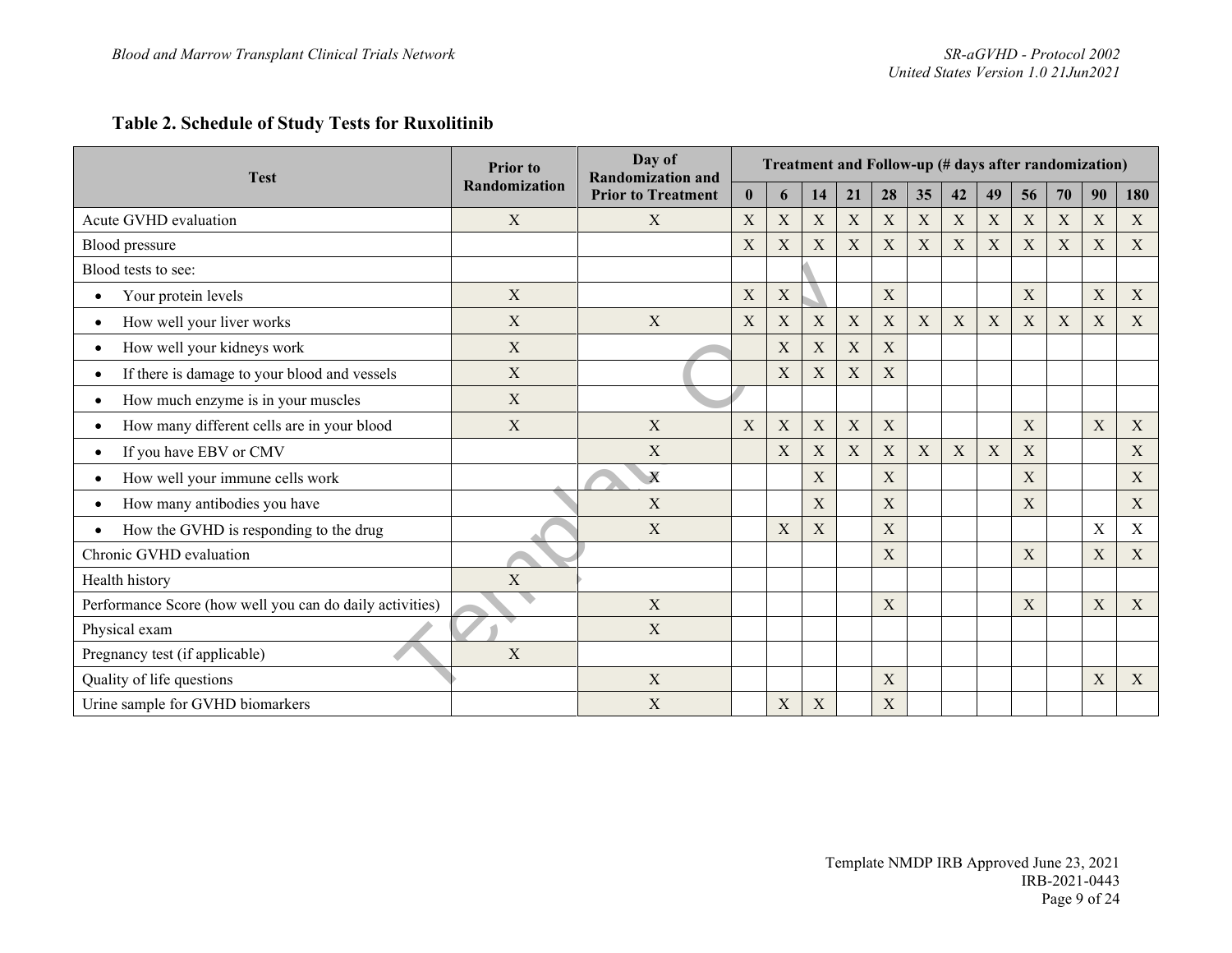## **4. Risks and Benefits**

### **Possible Benefits**

T-Guard or ruxolitinib may help your aGVHD get better. Doctors may learn more about T-Guard and ruxolitinib to treat future patients with aGVHD that doesn't get better with steroids.

### **Possible Risks**

T-Guard or ruxolitinib may **not** help your aGVHD get better. You may have side effects that range from mild to severe (including death). Your health care team may give you medicine to help with certain side effects, like an upset stomach.

Your doctor will watch you carefully for any side effects. The study team will do everything they can to keep you safe and to treat any side effects. Tell your doctor about any side effects you have.

### **A. Risks of T-Guard**

vatch you carefully for any side effects. The study team will do<br>fe and to treat any side effects. Tell your doctor about any side<br>**Cuard**<br>**Cuard**<br>**Cuard**<br>**Cuard**<br>**Cuard**<br>**Cuard**<br>**Cuard**<br>**Cuard**<br>**Cuard**<br>**Cuard**<br>**Cuard**<br>**C** As of November 13, 2020, 44 patients have received T-Guard through their participation in a clinical trial or special access program for the treatment of aGVHD that did not respond to steroids (43 patients) or for the treatment of Systemic Sclerosis (1 patient). The side effects, as seen in aGVHD patients that used T-Guard as 2<sup>nd</sup> line treatment, are shown in the table below. Several of these side effects are common in people with aGVHD. T-Guard might increase the likelihood that (some of) these side effects develop. Of the patients that received T-Guard, some died within 30 days of getting their first dose of T-Guard. Although it is possible T-Guard contributed to these deaths, these patients were also very ill with other complications when they started treatment. The eligibility criteria to be allowed to be part of this study help to reduce the risks for patients. Your study doctor can provide more details on how we will be monitoring your safety.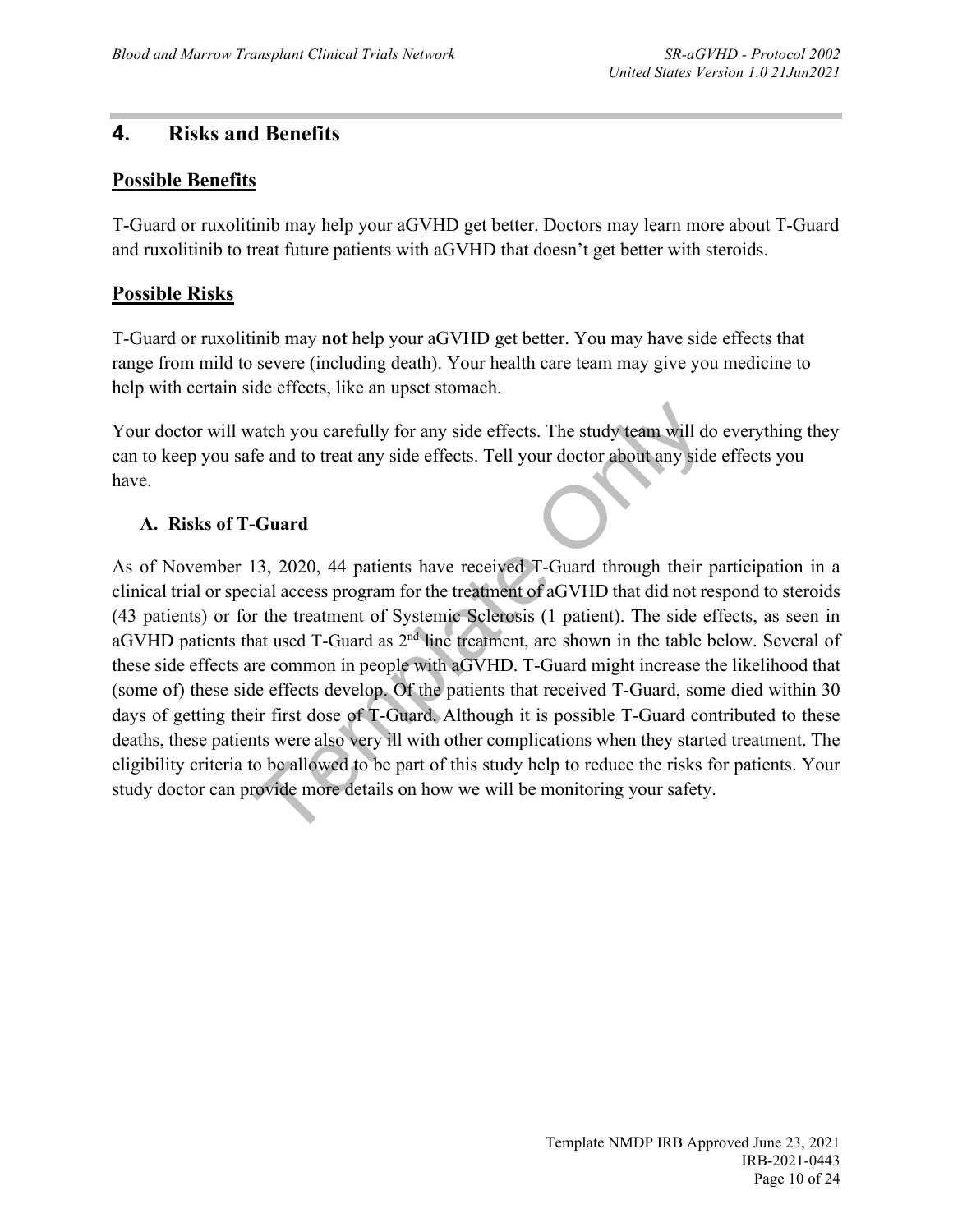## **Table 3. Risks and Side Effects of T-Guard**

| <b>Likely</b>                                                              | <b>Less Likely</b>                                                                             |
|----------------------------------------------------------------------------|------------------------------------------------------------------------------------------------|
| (Seen in more than 20% of patients)                                        | (Seen in 10% to 20% of patients)                                                               |
| Fever                                                                      | Abdominal pain<br>٠                                                                            |
| High blood sugar                                                           | Bleeding in your stomach or intestines<br>$\bullet$                                            |
| High protein or enzyme levels in your                                      | Changes to the acid level of your blood<br>٠                                                   |
| blood, which could be a sign of liver                                      | Chronic GVHD<br>$\bullet$                                                                      |
| damage                                                                     | Confused thinking                                                                              |
| Infections, which could be mild to<br>moderate (for instance in the lungs, | Cough                                                                                          |
| mouth, eyes, skin, urinary tract) which                                    | Damaged red blood cells<br>$\bullet$                                                           |
| may or may not require treatment or                                        | Difficult breathing<br>$\bullet$                                                               |
| could be severe and lead to death                                          | Fatigue or tiredness<br>$\bullet$                                                              |
| Low platelet counts, which may cause<br>bruising or bleeding               | Headache<br>$\bullet$                                                                          |
| Low protein, calcium, magnesium, or                                        | Hemorrhoids or piles<br>$\bullet$                                                              |
| phosphate levels in your blood                                             | High heart rate and heart rhythm changes<br>$\bullet$                                          |
| Muscle weakness                                                            | High potassium or sodium levels in your blood                                                  |
| Swollen arms, legs or other body parts                                     | Indigestion (pain in the stomach after eating)                                                 |
| Blood vessels leaking fluid to your body                                   | Kidney reduced functioning or failure                                                          |
| tissues, which may result in swelling                                      | Low blood pressure                                                                             |
|                                                                            | Low potassium or sodium levels in your blood<br>0                                              |
|                                                                            | Low red blood cell counts<br>$\bullet$                                                         |
|                                                                            | Low white blood cell count, which can raise<br>$\bullet$<br>your risk of infection             |
|                                                                            | Nausea                                                                                         |
|                                                                            | Pain, bruising or swelling where you got the                                                   |
|                                                                            | infusion                                                                                       |
|                                                                            | Pain in arms, hands, legs, or feet<br>٠                                                        |
|                                                                            | Thrombotic Microangiopathy (TMA):<br>$\bullet$                                                 |
|                                                                            | Developing GVHD increases your risk for<br>TMA. TMA can lead to low blood counts,              |
|                                                                            | organ failure, such as kidney failure, and even                                                |
|                                                                            | death. It is possible that T-Guard may further                                                 |
|                                                                            | increase your risk of TMA. We will monitor                                                     |
|                                                                            | you closely for signs of TMA and we will not<br>continue treatment with T-Guard if you develop |
|                                                                            | TMA.                                                                                           |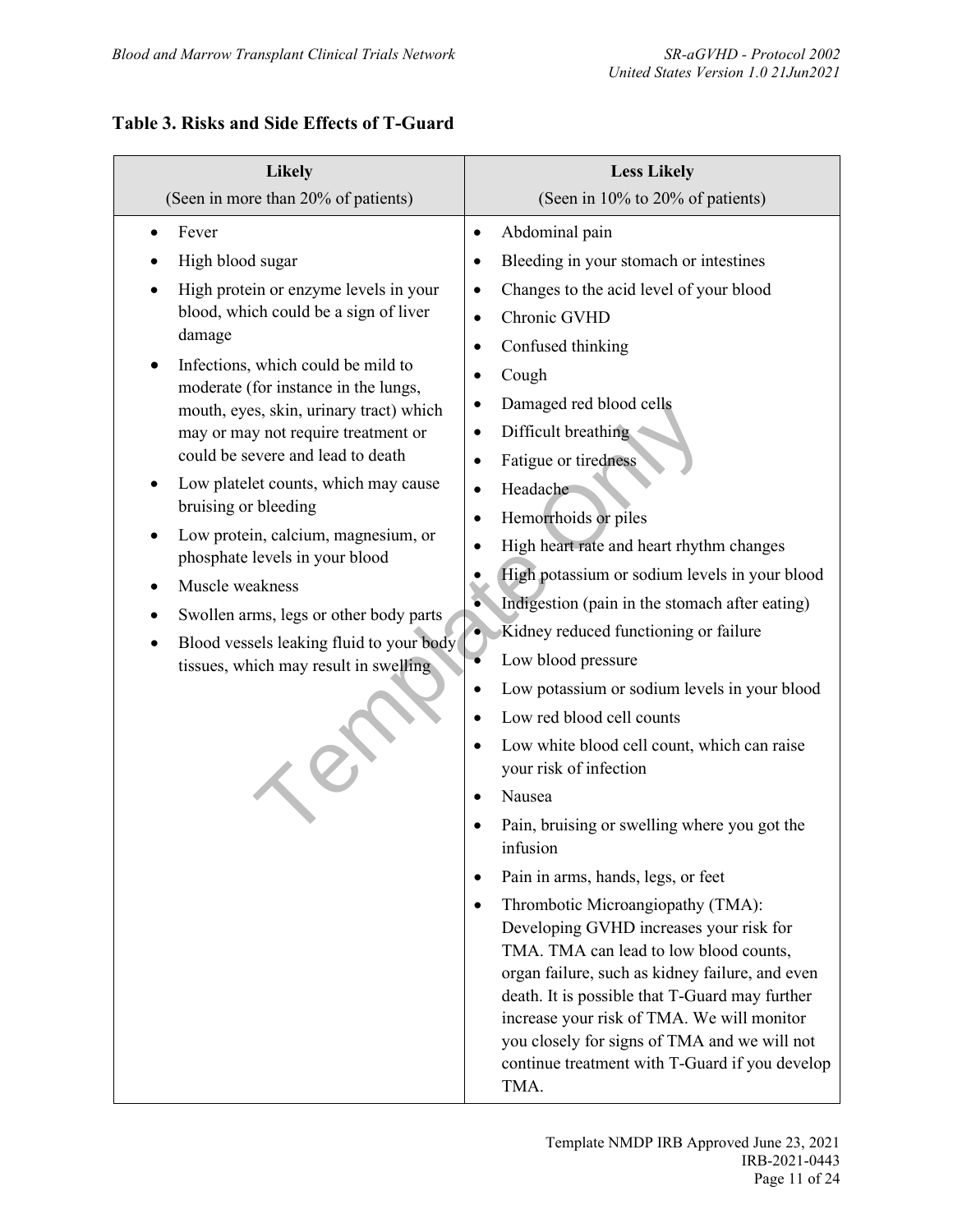### **Potential serious risks in medicines like T-Guard**

T-Guard belongs to a family of drugs (antibodies that are connected to a toxin), and some of the drugs in this family have certain side effects. When these side effects occur, they may have serious consequences. These side effects are:

- Swelling of the muscles causing muscle pain and weakness
- Life-threatening allergic reactions (anaphylaxis) to the drug, which may cause trouble breathing and death
- Cytokine release syndrome, which can cause fever, nausea, headache, rash, fast heartbeat, low blood pressure, and trouble breathing

#### **Reproductive and Breastfeeding Risks with T-Guard**

T-Guard **may or may not** affect your ability to have children. We also don't know how it affects unborn babies. Because of this, it is important that you are not pregnant or breastfeeding and that you (or your partner) do not become pregnant while you're in this study.

The above the same of the same of the same of this, it is important that you are not pregnant or breast<br>cause of this, it is important that you are not pregnant or breast<br>er) do not become pregnant while you're in this stu If you are sexually active, you will need to use birth control. Talk with your doctor about ways to prevent pregnancy. If you can become pregnant, you must use birth control until 30 days after your last infusion of T-Guard. If your partner can become pregnant, you must use birth control from the start of your treatment until 65 days after your last infusion of T-Guard.

#### **Tell your doctor right away if you or your partner becomes pregnant during the study.**

Your doctor will talk with you about the risks to your unborn child and your options. If you are pregnant, you will be asked to stop study treatment.

#### **B. Risks of Ruxolitinib**

The table below shows side effects seen in people who have received ruxolitinib.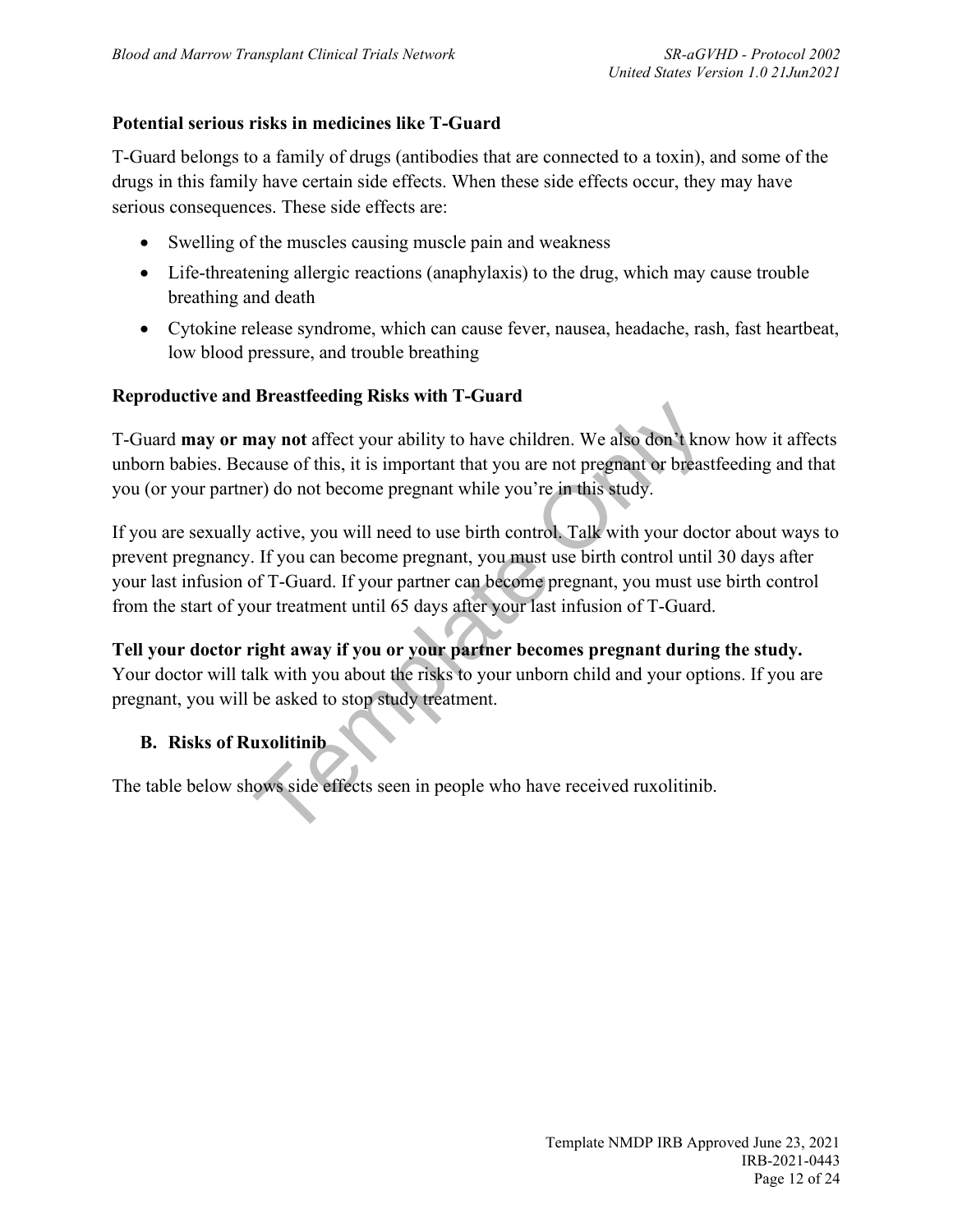|                                                                                                    | <b>Likely</b>                                                                                                                                                                                                                         | <b>Less Likely</b>                                                                                                                                                                                                                                                                                                                                                                                                                                                                                  | <b>Rare, but Serious</b>                                                                                                                                                                                                                                                                                                                        |  |  |  |  |  |  |
|----------------------------------------------------------------------------------------------------|---------------------------------------------------------------------------------------------------------------------------------------------------------------------------------------------------------------------------------------|-----------------------------------------------------------------------------------------------------------------------------------------------------------------------------------------------------------------------------------------------------------------------------------------------------------------------------------------------------------------------------------------------------------------------------------------------------------------------------------------------------|-------------------------------------------------------------------------------------------------------------------------------------------------------------------------------------------------------------------------------------------------------------------------------------------------------------------------------------------------|--|--|--|--|--|--|
|                                                                                                    | (Seen in more than 20% of                                                                                                                                                                                                             | (Seen in $10\%$ to $20\%$ of                                                                                                                                                                                                                                                                                                                                                                                                                                                                        | (Expected to happen in 2% or                                                                                                                                                                                                                                                                                                                    |  |  |  |  |  |  |
|                                                                                                    | patients)                                                                                                                                                                                                                             | patients)                                                                                                                                                                                                                                                                                                                                                                                                                                                                                           | fewer patients)                                                                                                                                                                                                                                                                                                                                 |  |  |  |  |  |  |
|                                                                                                    | High cholesterol<br>٠<br>Increased enzyme levels in<br>$\bullet$<br>your blood, which could be<br>a sign of liver damage<br>Low platelet levels, which<br>$\bullet$<br>may cause bruising or<br>bleeding<br>Low red blood cell counts | Diarrhea, constipation,<br>$\bullet$<br>nausea, passing gas<br><b>Dizziness</b><br>$\bullet$<br>Headache<br>$\bullet$<br>High blood pressure<br>$\bullet$<br>High triglyceride levels in<br>$\bullet$<br>your blood<br>Infection, which may cause<br>$\bullet$<br>fever and chills<br>Low white blood cell count,<br>$\bullet$<br>which can raise your risk of<br>infection<br>Muscle spasms<br>$\bullet$<br>Problems sleeping<br>$\bullet$<br><b>Trouble breathing</b><br>$\bullet$<br>Weight gain | Allergic reaction which may<br>cause rash, low blood<br>pressure, wheezing,<br>shortness of breath, swelling<br>of the face or throat<br>Brain swelling that can<br>cause confusion, weakness,<br>trouble speaking, sadness or<br>personality changes, trouble<br>with memory, balance<br>problems, and/or changes in<br>vision<br>Skin cancers |  |  |  |  |  |  |
|                                                                                                    |                                                                                                                                                                                                                                       |                                                                                                                                                                                                                                                                                                                                                                                                                                                                                                     |                                                                                                                                                                                                                                                                                                                                                 |  |  |  |  |  |  |
|                                                                                                    |                                                                                                                                                                                                                                       |                                                                                                                                                                                                                                                                                                                                                                                                                                                                                                     |                                                                                                                                                                                                                                                                                                                                                 |  |  |  |  |  |  |
|                                                                                                    | <b>Reproductive and Breastfeeding Risks with Ruxolitinib</b>                                                                                                                                                                          |                                                                                                                                                                                                                                                                                                                                                                                                                                                                                                     |                                                                                                                                                                                                                                                                                                                                                 |  |  |  |  |  |  |
| Although the FDA allows for ruxolitinib to be used for someone who is pregnant if the potential    |                                                                                                                                                                                                                                       |                                                                                                                                                                                                                                                                                                                                                                                                                                                                                                     |                                                                                                                                                                                                                                                                                                                                                 |  |  |  |  |  |  |
| benefits to the parent outweigh the potential risks to the unborn child, these risks are not fully |                                                                                                                                                                                                                                       |                                                                                                                                                                                                                                                                                                                                                                                                                                                                                                     |                                                                                                                                                                                                                                                                                                                                                 |  |  |  |  |  |  |
|                                                                                                    | known. In animal studies, pregnant animals were given this medication and had some babies                                                                                                                                             |                                                                                                                                                                                                                                                                                                                                                                                                                                                                                                     |                                                                                                                                                                                                                                                                                                                                                 |  |  |  |  |  |  |

### **Table 4. Risks and Side Effects of Ruxolitinib**

### **Reproductive and Breastfeeding Risks with Ruxolitinib**

Although the FDA allows for ruxolitinib to be used for someone who is pregnant if the potential benefits to the parent outweigh the potential risks to the unborn child, these risks are not fully known. In animal studies, pregnant animals were given this medication and had some babies born with problems. It is important that you are not pregnant or breastfeeding and that you (or your partner) do not become pregnant while you're in this study.

If you are sexually active, you will need to use birth control. Talk with your doctor about ways to prevent pregnancy. If you can become pregnant, you must use birth control until 30 days after your last dose of ruxolitinib. If your partner can become pregnant, you must use birth control from the start of your treatment until 65 days after your last dose of ruxolitinib.

## **Tell your doctor right away if you or your partner becomes pregnant during the study.**

Your doctor will talk with you about the risks to your unborn child and your options. If you are pregnant, you may be asked to stop study treatment.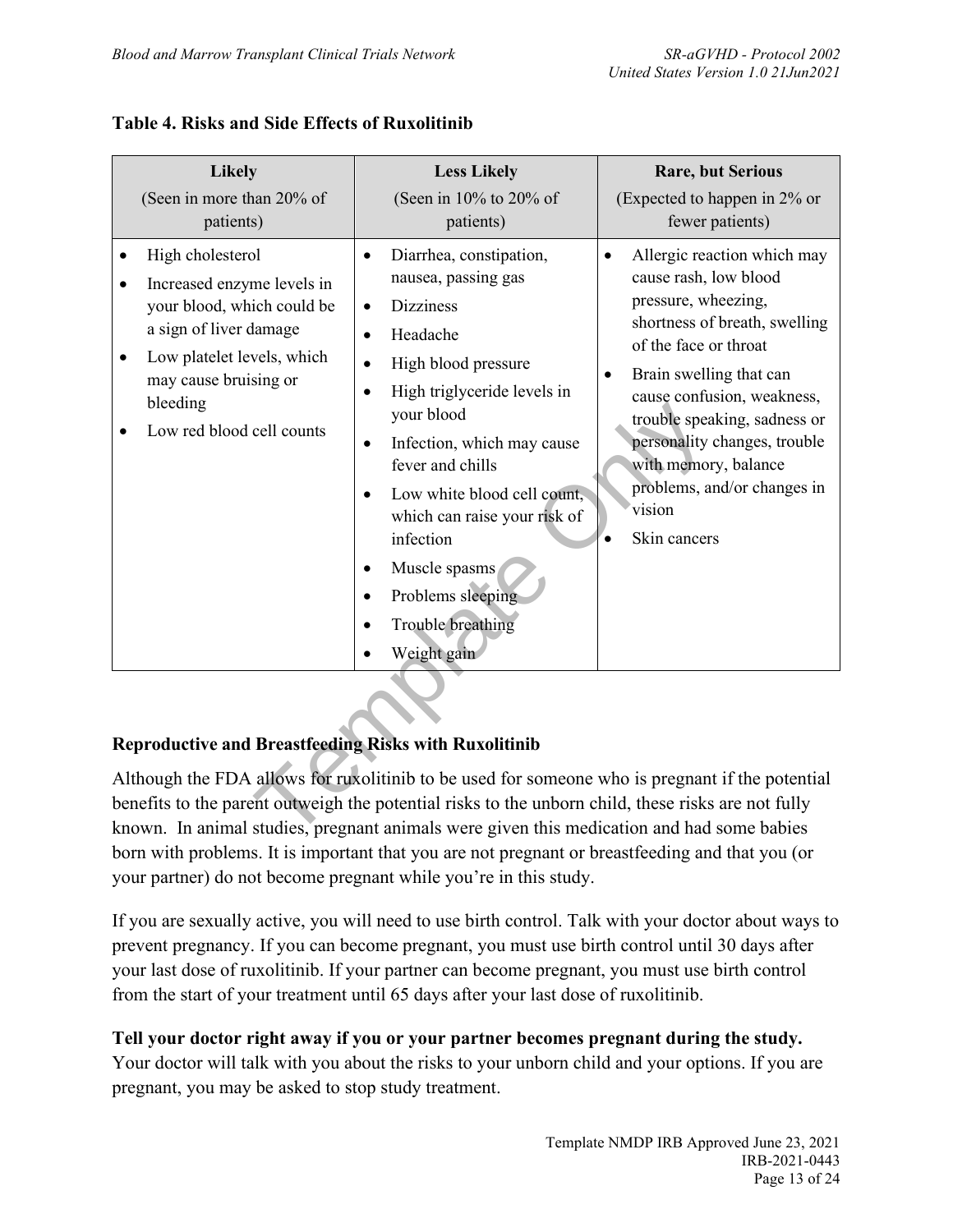### **C. Other Risks**

#### **Infections**

Because your immune system will be weak, you have a higher risk for infections, which can be fatal. You'll get medicines to help your body prevent infection, but you'll still be watched carefully for any sign of infection. Tell your doctors right away if you get a fever, chills, cough or any other new symptoms. They may be a sign of an infection.

#### **Other Treatments or Medicines**

Some medicines react with each other, so it's important to tell the study doctor or staff about any other drugs, treatments, or medicines you're taking. This includes non-prescription or over-thecounter medicines, vitamins, and herbal treatments.

It's also important that you tell the study staff about any changes to your medicines while you're in the study.

#### **Blood Draws**

There are no major risks associated with drawing blood. Having your blood drawn can be uncomfortable and can sometimes cause a bruise. In rare cases, a blood draw can cause fainting. Only trained people will draw your blood.

#### **Surveys**

The study staff about any changes to your medicintal via yout ell the study staff about any changes to your medicinty in this staff about any changes to your medicinty in this can sometimes cause a bruise. In rare cases, a There are very few risks with taking the study surveys. Some of the questions or topics may upset you. If you are sad or upset, or if some of the survey questions or topics upset you, it is important to tell your doctor and care team. Your doctors can connect you with a counselor or trained support specialist if you want one.

#### **Unforeseen Risks**

There may be some unknown or unanticipated side effects from being in this study. Other new risks might come up at any time during the study. These risks might be different from what is listed in this Consent Form.

For more information about risks and side effects, ask your study doctor.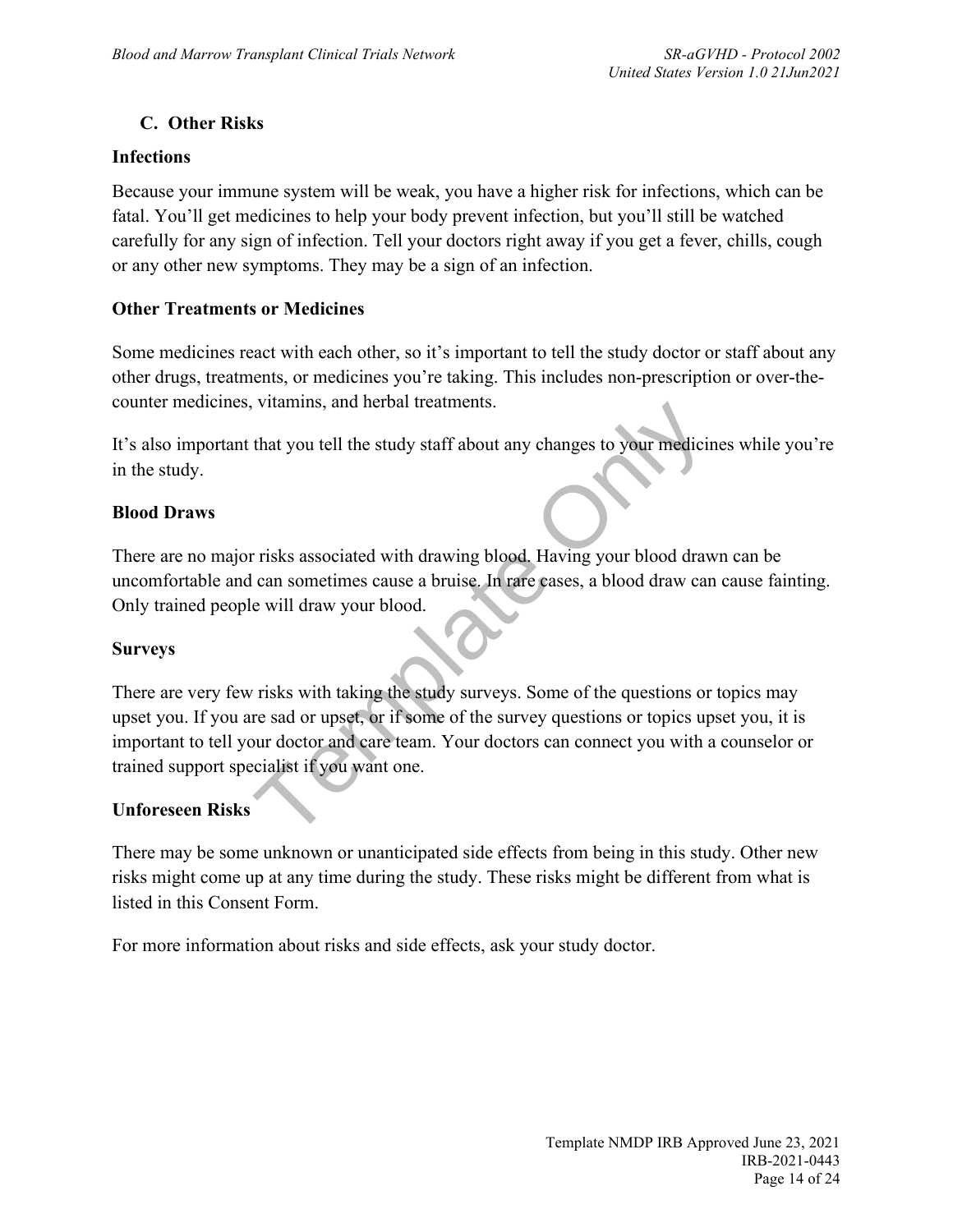## **5. Your Rights to Withdraw, Ask Questions, and Seek Other Treatment**

Being in this study is your choice. You can choose **not** to be in this study or leave this study at any time. If you choose to not join or leave this study, it won't affect your regular medical care in any way. If the treatment does not work, you can still receive other treatment options available.

You have the right to ask questions about the study at any time. If you have questions about your rights as a participant or you want to leave the study, please contact:

#### [Insert contact details]

If you want to talk with someone not directly involved in the study, or have any complaints or questions about your rights as a research participant, you may contact:

#### [Insert contact details]

If you choose not to join, other options are available. Your study doctor will talk with you about your options. If you decide not to join this study, your medical care will not be affected in any way.

Every treatment option has benefits and risks. Talk with your doctor about your choices before you decide if you will be in this study.

## **6. New Information Available During the Study**

with someone not directly involved in the study, or have any our rights as a research participant, you may contact:<br> **ails**<br> **a** join, other options are available. Your study doctor will talk<br> **a** decide not to join this s During this study, the study doctors may learn new information about T-Guard, ruxolitinib or the risks and benefits of taking part in the study. If they learn new information, they'll tell you as soon as it's available.

The new information may mean that you can no longer participate in the study, or you may not want to continue. If this happens, the study doctor will stop your participation and offer you all available care to meet your health care needs.

## **7. Privacy, Confidentiality, and Use of Information**

Your privacy is very important to us. The study doctors will do everything they can to protect it. The study doctors can protect your records if there is a court case. However, some of your medical information may be shared if required by law. If this happens, the study doctors will do their best to make sure that any information that goes out to others will **not** identify you.

Your confidentiality is one of our main concerns. We will do our best to make sure that the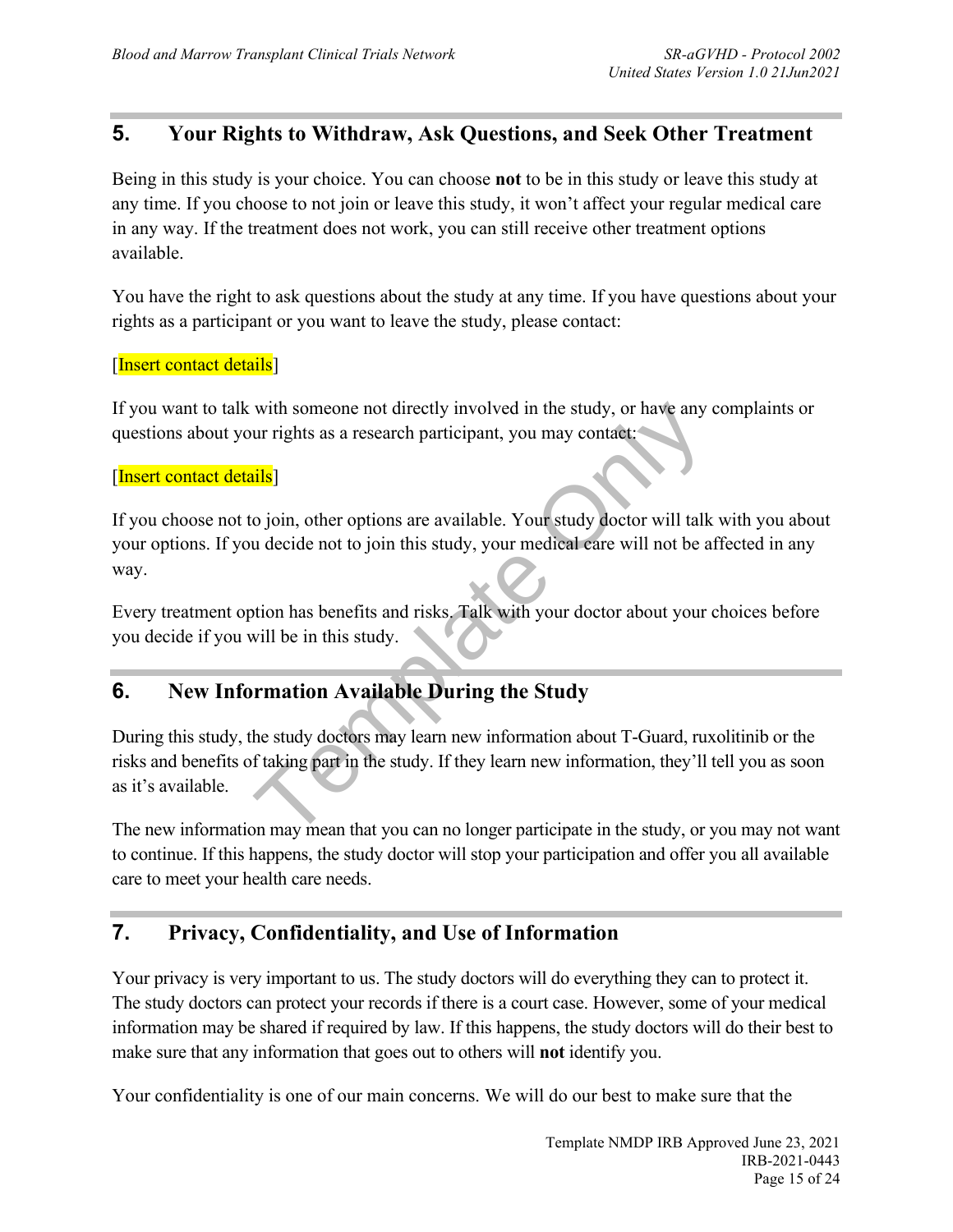personal information in your medical record is kept confidential (private). However, we cannot promise total privacy.

To make sure the study is running ethically, some government agencies or other groups may need to access part of your medical records. For this study, those groups include:

- [Institution]
- The Center for International Blood and Marrow Transplant Research (CIBMTR)
- The National Marrow Donor Program (NMDP)
- The National Institutes of Health (NIH), which include the National Heart, Lung, and Blood Institute (NHLBI) and the National Cancer Institute (NCI)
- Data and Coordinating Center of the Blood and Marrow Transplant Clinical Trials Network (BMT CTN)
- Data Safety and Monitoring Board (DSMB), not part of [Institution]
- [Study investigators/ Study doctor(s) at this institution]
- Food and Drug Administration (FDA)
- Regulatory authorities, both local and from other countries
- Xenikos, BV (Xenikos) (the study sponsor)
- Other authorized study organizations that represent Xenikos
- Study monitors

Coordinating Center of the Blood and Marrow Transplant Clinics<br>
(i)<br>
(i)<br>
(i)<br>
(i)<br>
(i)<br>
(and Monitoring Board (DSMB), not part of [Institution]<br>
stigators/ Study doctor(s) at this institution]<br>
(i)<br>
(i)<br>
(Xenikos) (the st Information from this study will be put in a public data repository when the study is over, but your name and other personal information will not be included. If information from this study is published or presented at scientific meetings, your name and other personal information will not be used.

Study information may also be used for research in the future. These projects could be related to your disease or similar diseases, or development of the study drug.

We might use information from this study to get approval from the government, like the Food and Drug Administration (FDA).

Blood taken during the study may be used for future research. If the study team does this, the blood or tissue will not be attached to you or your name in any way.

A description of this clinical trial will be available on [http://www.ClinicalTrials.gov/,](http://www.clinicaltrials.gov/) as required by U.S. Law. This Web site will not include information that can identify you. At most, the website will include a summary of the results. You can search this website at any time.

You will **not** be able to access your study results before the study is done. This helps keep the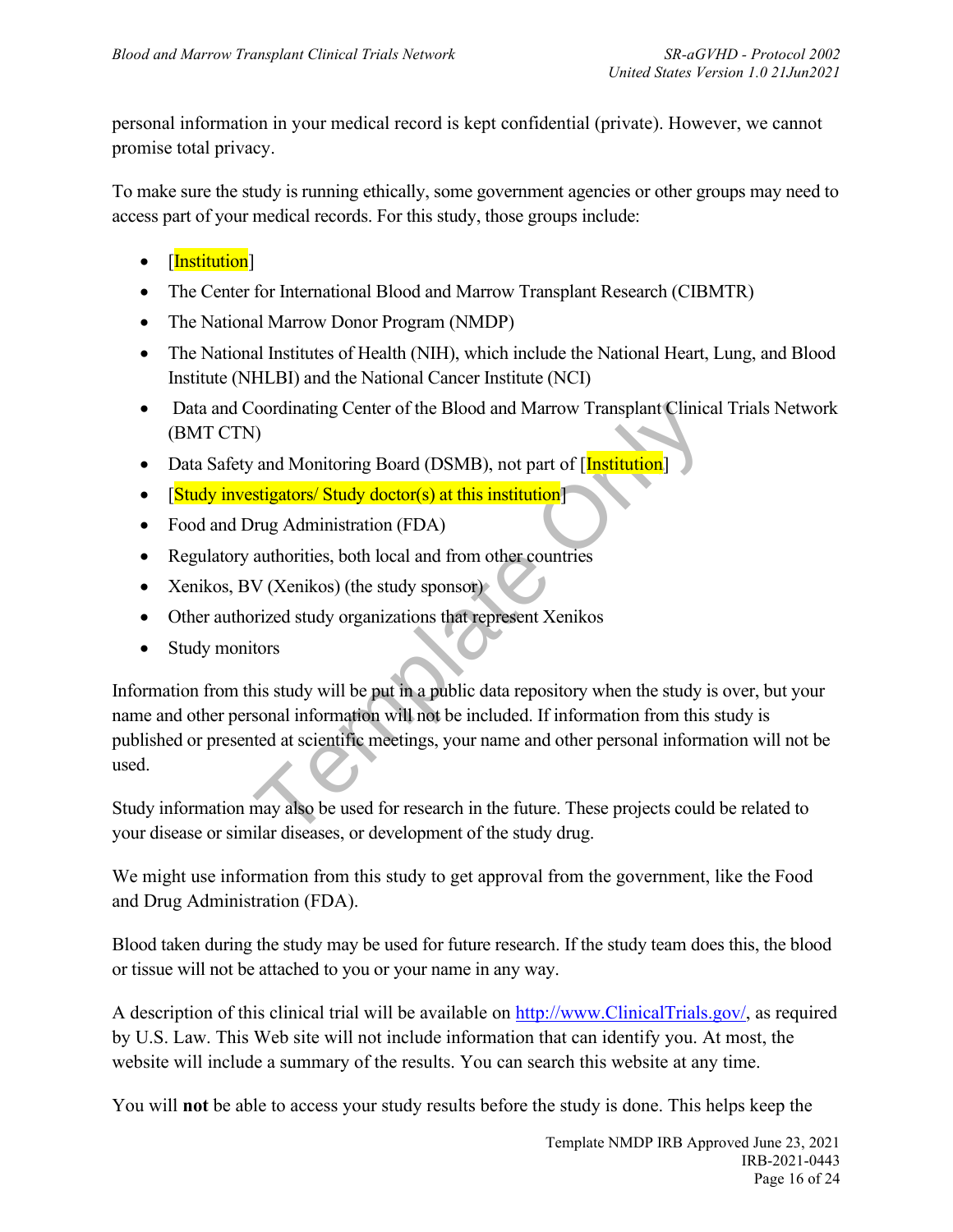study results accurate and trustworthy.

When the study is complete, you can ask your study doctor for your health information from the study. **By signing this Consent Form, you agree to ask for your results only after the study is done.** You will still have access to your regular medical records.

Data that was collected through the Center for International Blood and Marrow Transplant Research (CIBMTR) about your clinical situation, including follow-up after 180 days, may be shared with the Blood and Marrow Transplant Clinical Trials Network (BMT CTN) and the study sponsors. The CIBMTR collects information on all transplants done in the U.S.

stores, and sends out samples for approved research studies. *I*<br>unique codes that do not identify you, however, a link to this cour sample is being stored do not have a link to this code. You<br>cour sample is being stored d Most research samples will be sent to a repository for processing and storage. A repository is a place that protects, stores, and sends out samples for approved research studies. All research samples will have unique codes that do not identify you, however, a link to this code does exist. The link is stored at the BMT CTN Data and Coordinating Center (DCC). The staff at the repository where your sample is being stored do not have a link to this code. Your research samples will continue to be stored at the repository until they are used for this study to help us understand the two treatments for aGVHD.

# **8. Stopping Treatment or Leaving the Study**

You can choose to stop treatment or to leave the study at any time.

You may also be told to stop the study treatment if:

- It has been 2 weeks since your first dose of T-Guard and you haven't completed all 4 doses
- You don't meet the study requirements
- You need a medical treatment not allowed in this study
- The study doctor decides that it would be harmful for you to continue
- You're having serious side effects
- You have a severe infection
- You become pregnant
- The disease you needed a transplant for comes back
- You cannot keep appointments or take study drugs as directed
- The study is stopped for any reason

If you join this study and decide to stop your treatment early or are asked to leave by your doctor for medical reasons, we will ask you to still visit the clinic for your safety. We'll also ask whether we can still collect information about how you are doing. Even if you leave the study,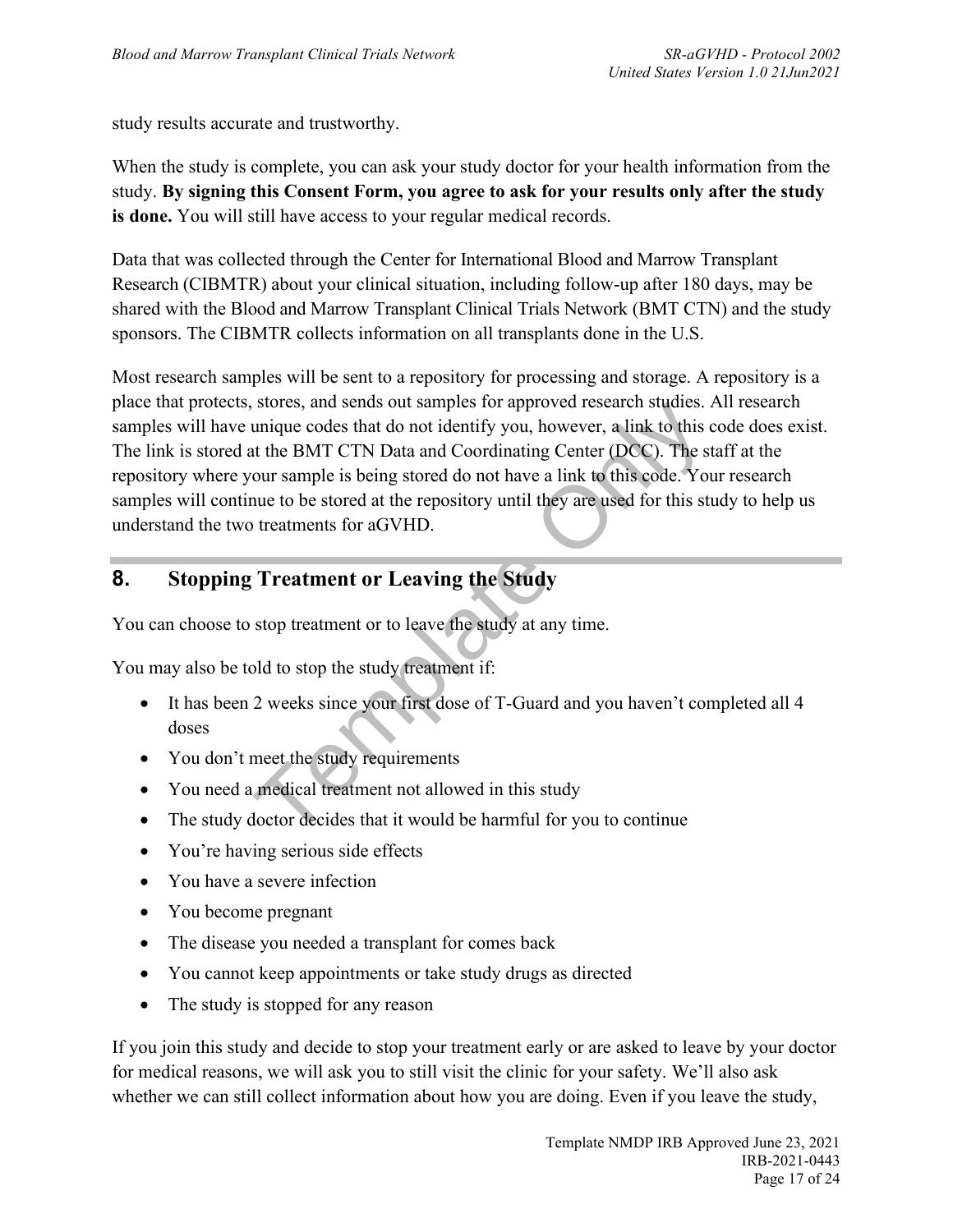the information already collected from you will be included in the study evaluation. If you don't want your information to be used, you **must** let your study doctor know.

## **9. Cost and Reimbursement**

You will **not** be paid for joining this study. You will not be paid or reimbursed for any extra expenses (such as travel or meals) from your participation in this study.

A new drug or product may be developed from this study. Xenikos (the study sponsor) will **not** pay you if a commercial product is developed from blood or tissue taken from you during this study.

The cost of the T-Guard is covered by this study. The cost of ruxolitinib is covered through Day 56 by this study. Your doctor will talk with you about taking ruxolitinib after Day 56.

Guard is covered by this study. [T](http://cancer.gov/clinicaltrials/understanding/insurance-coverage)he cost of ruxolitinib is cover<br>
four doctor will talk with you about taking ruxolitinib after Da<br>
for this study are standard medical care for patients with SR-at<br>
each insurance company. Most of the visits for this study are standard medical care for patients with SR-aGVHD and will be billed to your health insurance company. You and/or your health insurance company will need to pay for some or all of the costs of standard medical treatment in this study.

Some health insurance plans will not pay for costs of care when you take part in a research study. Check with your health plan or insurance company to find out what they will pay.

You or your health insurance company will not be charged for the extra tests or research costs for this study. The extra tests are done to see how the drug works in your body and how your body responds to the drug.

For questions about your costs, financial responsibilities, and/or health insurance coverage for this study, please contact [Center/ Financial Counselor at /Number].

For more information on clinical trials and insurance coverage, you can visit the National Cancer Institute's Web site at http://cancer.gov/clinicaltrials/understanding/insurance-coverage. You can print a copy of the "Clinical Trials and Insurance Coverage" information from this Web site.

Another way to get the information is to call 1-800-4**-**CANCER (1-800-422-6237) and ask them to send you a free copy.

### **Physical Injury as a Result of Participation**

Tell your study doctor or staff if you think you've been hurt because of being in this study. You must contact [contact in case of research-related injury name, address and telephone number].

You'll get medical treatment if you're hurt as a result of this study. You and/or your health insurance company will be charged for this treatment, and you/your health insurance company will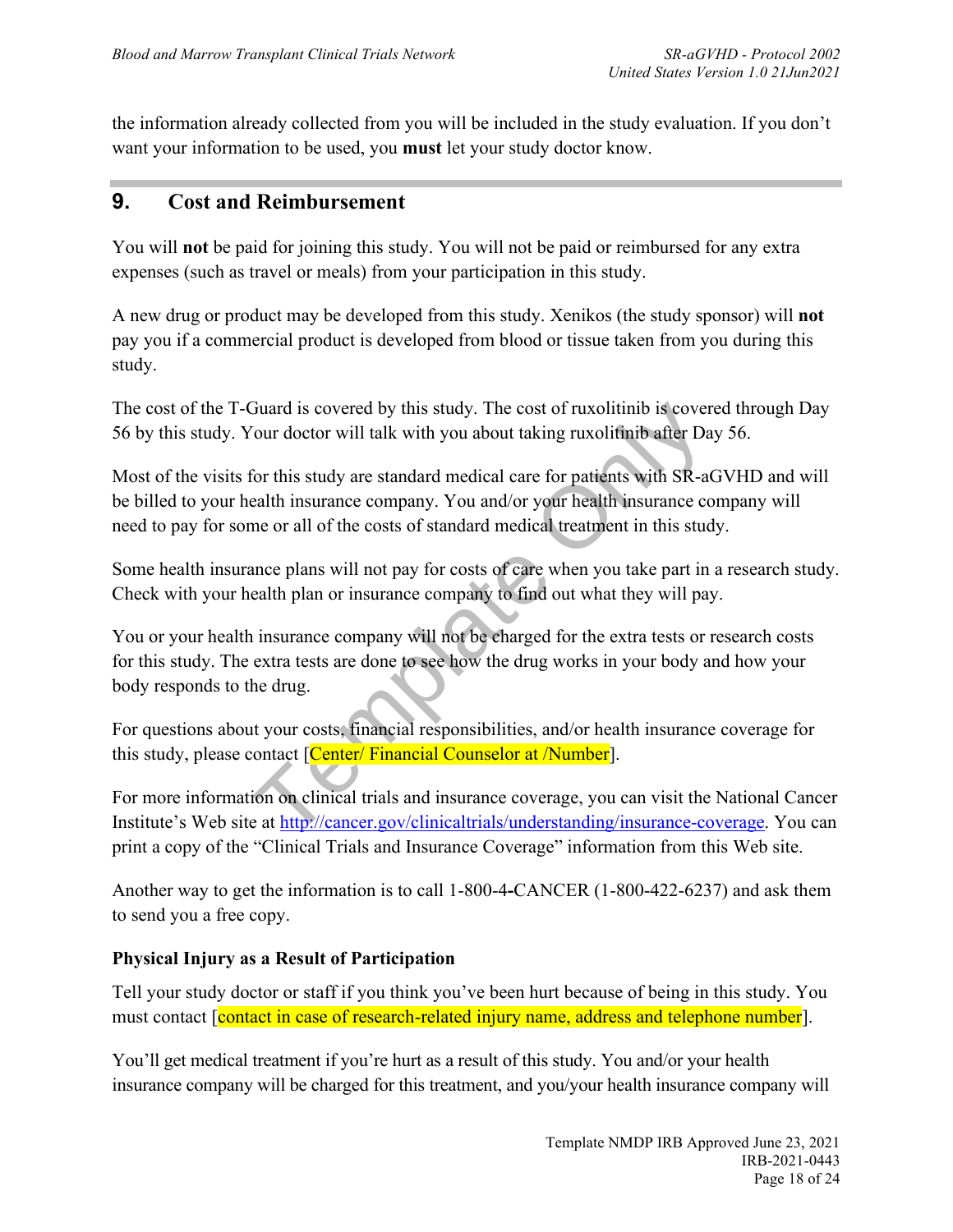be responsible for payment of these charges.

Xenikos will reimburse either you/your health insurance for emergency medical costs (including hospitalization) in the diagnosis and treatment of an injury that is a direct result of this study. This study will **not** pay for medical treatment as a result of unintended injury that is not a direct result of this study.

In case of injury resulting from this study, you don't lose any of your legal rights to seek payment by signing this form.

## **10. Additional Study: Blood Samples for Future Research (Optional)**

section of the Consent Form is about an additional study t<br>are taking part in the main study. You may take part in thi<br>to. You can still be a part of the main study even if you say<br>ermission to store any extra blood sample **Please note: This section of the Consent Form is about an additional study that will be done with people who are taking part in the main study. You may take part in this additional study if you want to. You can still be a part of the main study even if you say 'no' to this additional study.**

We ask for your permission to store any extra blood samples that are leftover from the main study. These samples will be used for future research.

Your samples will be used only for research and will not be sold. The research done with your samples may help to develop new products in the future. You will not get paid for any samples or for any products that may be developed from current or future research.

#### **If you agree to allow us to store your extra blood samples, here's what will happen:**

- These samples may be stored indefinitely for future research.
- Your research samples will continue to be stored at the repository until they are used up for approved research.
- Only research approved by an ethics board will be allowed to use your samples

#### **Changing your Mind**

If you agree to allow your leftover blood samples to be used for research, you can change your mind at any time. If you change your mind, please contact *[the Principal Investigator at your*] transplant center] in writing to state that you are withdrawing permission for your leftover blood samples to be used for research. Their mailing address is on the first page of this Consent Form. Any unused samples will be destroyed if you withdraw your permission. If you choose not to participate in this additional research, there will be no change in your care.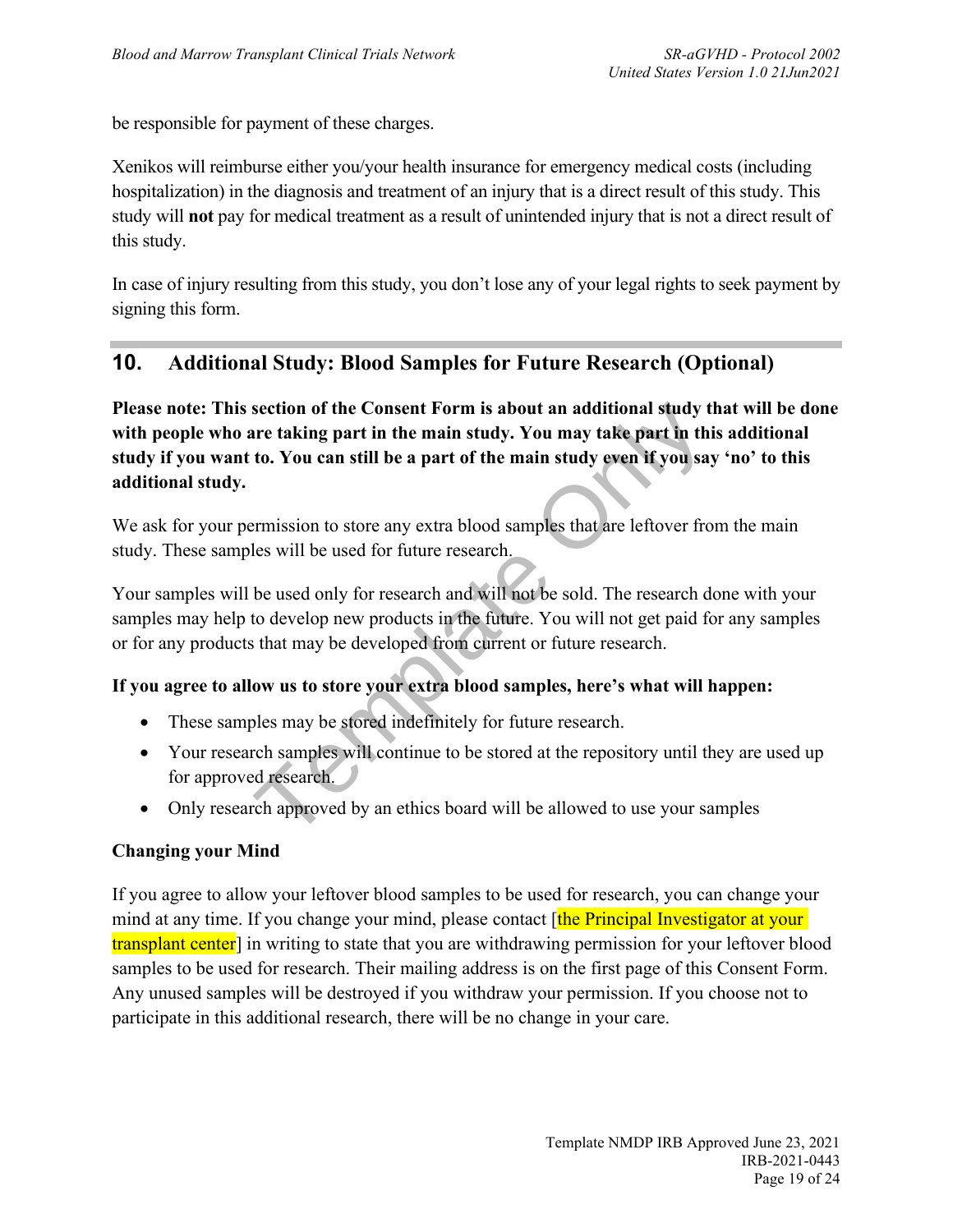#### **Benefits**

You will not benefit directly from providing blood samples for this study. Information gained from research on your blood may help doctors learn about, prevent, or treat GVHD, cancer, or other health problems.

#### **Confidentiality and Your Medical Information**

The results of GVHD research using your blood will not be part of your medical record and will not be shared with you. If you agree to allow your blood samples to be used for research, your name will not be on the tubes. Only the study doctors or staff working with them will study the results from your blood samples.

Research companies could make a profit (money) from what they learn using the blood samples.

#### **Making Your Choice**

the set could make a profit (money) from what they learn using the<br>oice<br>oice<br>entence in the Statement of Consent and think about your choic<br>ood samples. After reading each sentence, make your selectior<br>f you have any quest Please read each sentence in the Statement of Consent and think about your choice to allow us to store your extra blood samples. After reading each sentence, make your selection by checking one of the boxes. If you have any questions, please talk to your doctor or nurse.

You may also contact our research review board at [IRB's phone number].

No matter what you decide to do, it will not affect your care.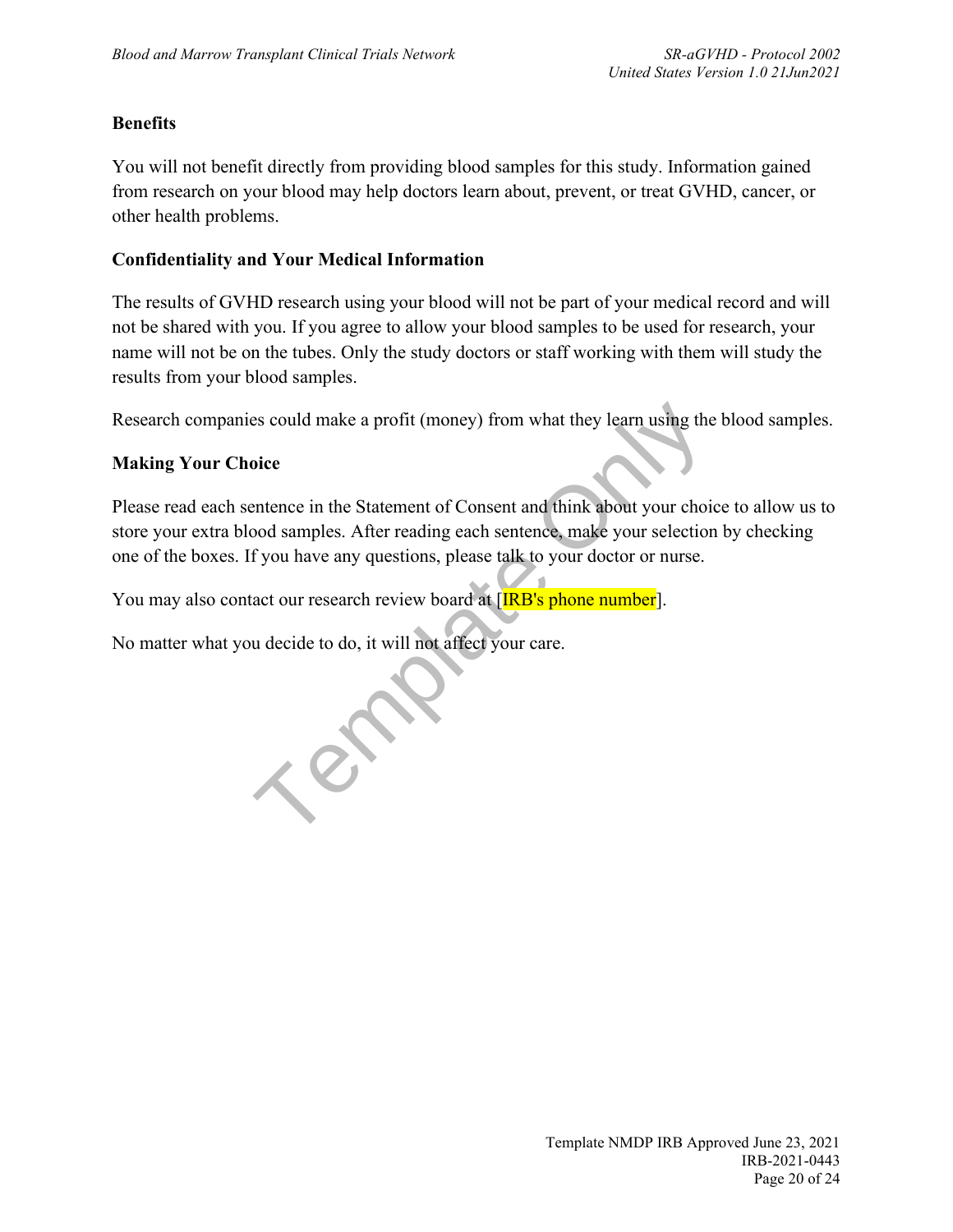## **Statement of Consent for Blood Samples for Future Research (Optional)**

The purpose of storing blood samples, the procedures involved, and the risks and benefits have been explained to me. I have asked all the questions I have at this time and I have been told whom to contact if I have more questions. I have been told that I will be given a signed copy of this consent form to keep. I understand that I do not have to allow the use of my blood and for research. If I decide to not let you store research samples now or in the future, it will not affect my medical care in any way.

I understand that I can still be a part of the main study even if I say 'no' to this additional study.

I voluntarily agree that leftover blood samples and related information can be stored indefinitely by the BMT CTN Repository for research to learn about, prevent, or treat GVHD, cancer, or other health problems.

| by the BMT CTN Repository for research to learn about, prevent, or treat GVHD, cancer, or<br>other health problems. |                   |
|---------------------------------------------------------------------------------------------------------------------|-------------------|
| I agree to allow my leftover blood samples to be used for future research.                                          |                   |
| $\Box$ I do <u>not</u> agree to allow my leftover blood samples to be used for future research.                     |                   |
|                                                                                                                     |                   |
| <b>Printed Participant Name</b>                                                                                     | Date (MM/DD/YYYY) |
| Participant (or Legally Authorized Representative) Signature                                                        | Date (MM/DD/YYYY) |
|                                                                                                                     |                   |

Printed Legally Authorized Representative Name (if applicable) Date (MM/DD/YYYY)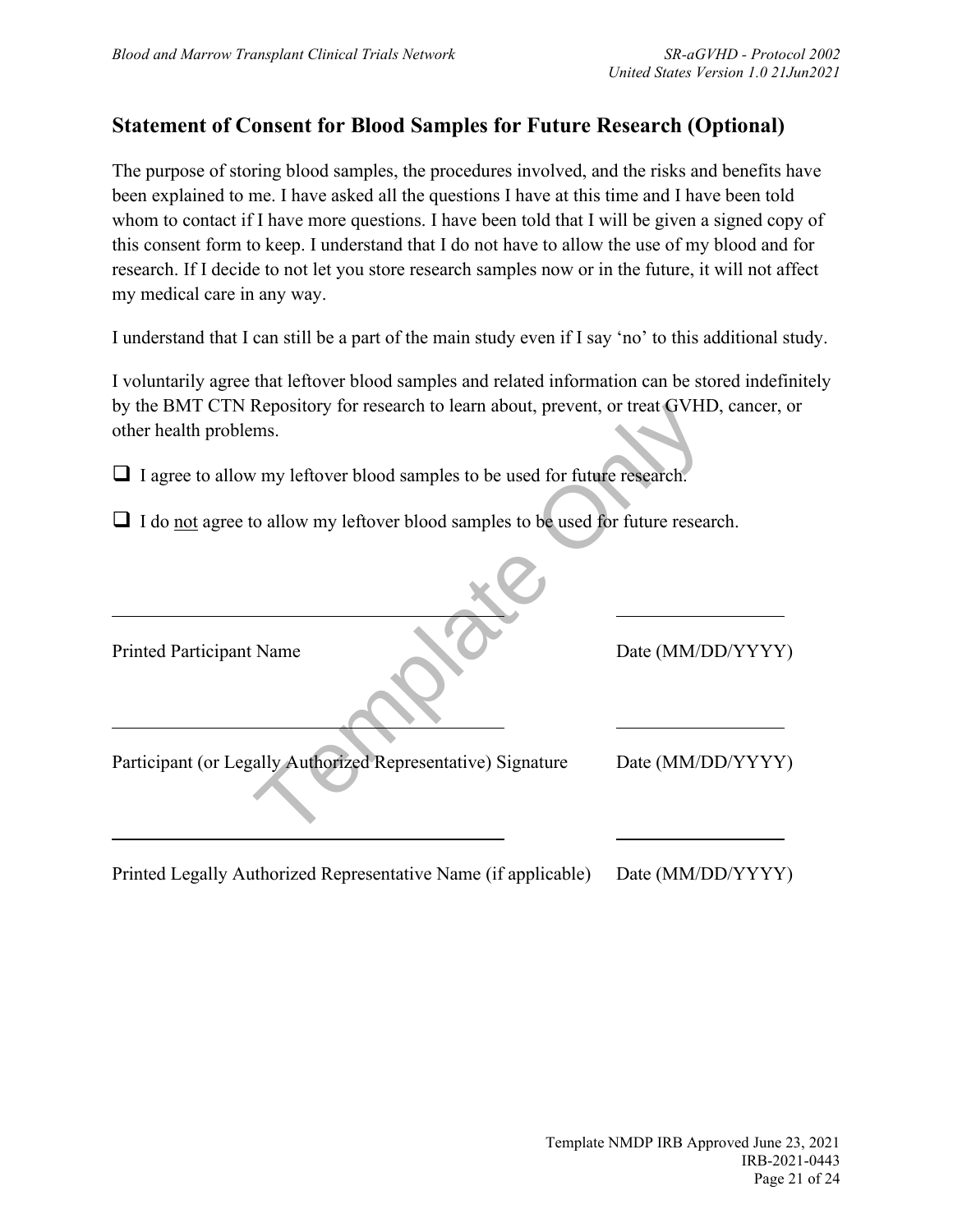# **11. Health Insurance Portability and Accountability Act 1 (HIPAA) Authorization to use health information for research**

Your local study site will give you a separate form with information about the Health Insurance Portability and Accountability Act 1 (HIPAA). You will need to sign this form as well before you are able to join this study.

**Template Only**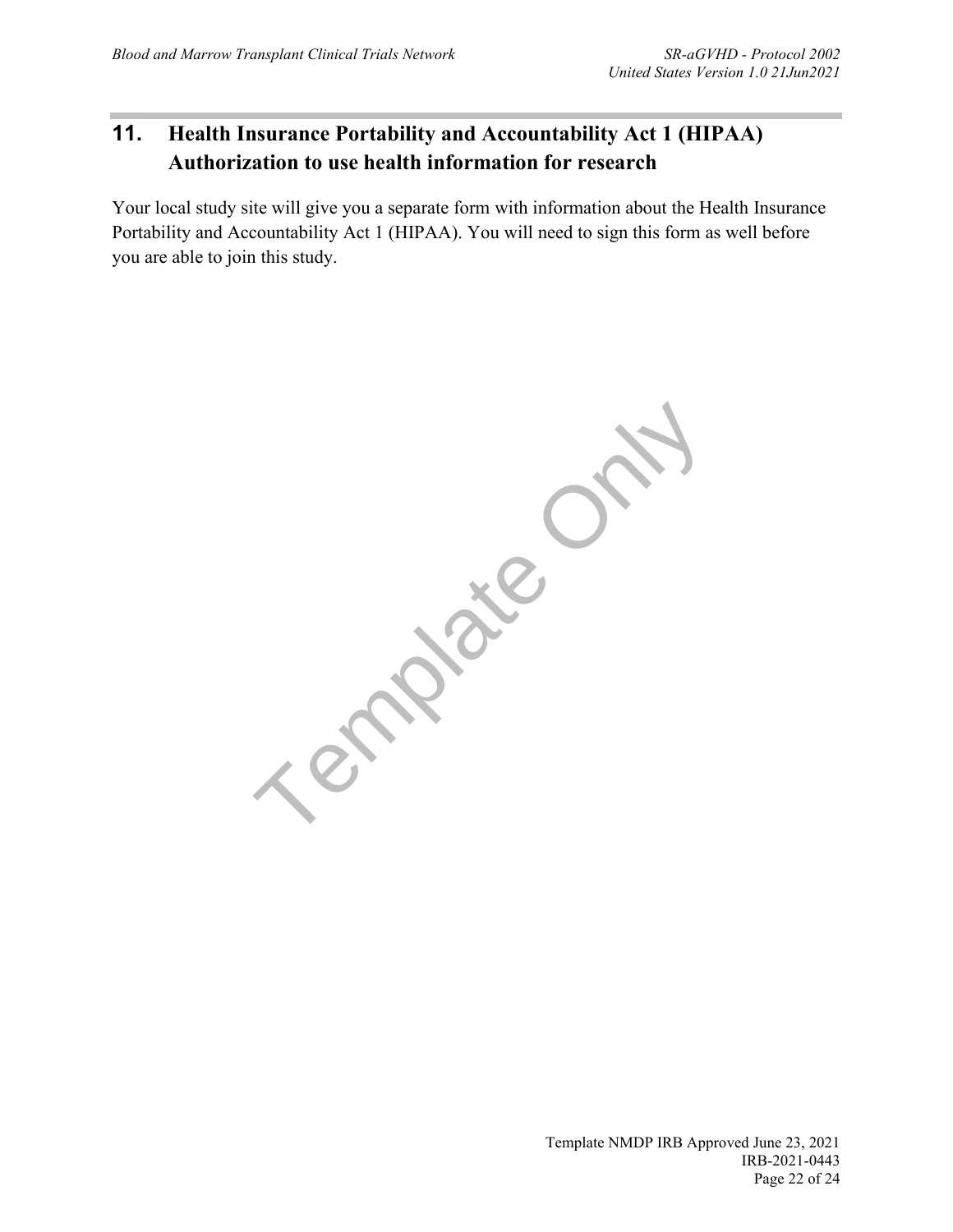## **12. Informed Consent Form**

## **TITLE: BMT CTN 2002: A Phase 3, Randomized, Open-Label, Multicenter Study, to Compare T-Guard to Ruxolitinib for the Treatment of Patients with Grade III or IV Steroid-Refractory Acute Graft-Versus-Host Disease (SR-aGVHD)**

- I have read and understood this Consent Form. The purpose and description of the research study has been explained to me.
- I have had the chance to ask questions and understand the answers I have been given. I understand that I may ask questions at any time during the study.
- I freely agree to be a participant in the study.
- I have had the chance to discuss my participation in this research study with a family member or friend if I choose.
- I understand that...
	- o I may not directly benefit from taking part in the study.
	- o My name and personal information will not be identified even if information gained during the study is published.
	- o I can leave this study at any time and doing so will not affect my current care or prevent me from receiving future treatment.
	- o I will be given a copy of this signed consent form.
	- o I do not give up any legal rights by signing this form.

|                                            | I have had the chance to discuss my participation in this research study with a family<br>member or friend if I choose.        |                   |
|--------------------------------------------|--------------------------------------------------------------------------------------------------------------------------------|-------------------|
|                                            | I understand that                                                                                                              |                   |
| $\circ$                                    | I may not directly benefit from taking part in the study.                                                                      |                   |
| O                                          | My name and personal information will not be identified even if information<br>gained during the study is published.           |                   |
| O                                          | I can leave this study at any time and doing so will not affect my current care<br>prevent me from receiving future treatment. |                   |
| $\circ$                                    | I will be given a copy of this signed consent form.                                                                            |                   |
| $\circ$<br><b>Printed Participant Name</b> | I do not give up any legal rights by signing this form.                                                                        | Date (MM/DD/YYYY) |
|                                            | Participant (or Legally Authorized Representative) Signature                                                                   | Date (MM/DD/YYYY) |

Printed Legally Authorized Representative Name (if applicable) Date (MM/DD/YYYY)